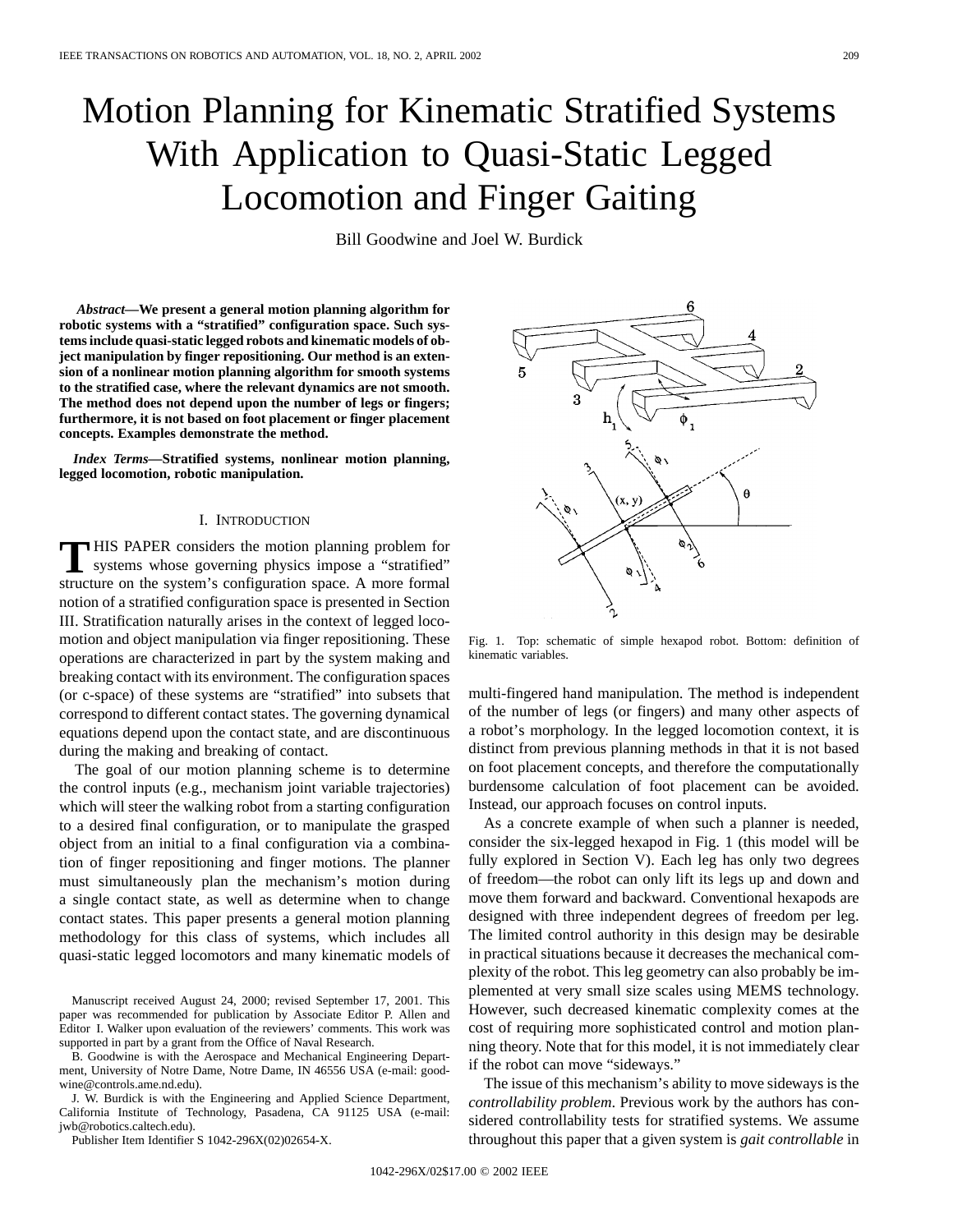the stratified sense as defined in [1] and [2]. Otherwise, it is not necessarily possible to determine a set of system inputs which steer the robot to the desired final configuration. Given the assumption of controllability, this paper addresses how to plan the robot's leg (or finger) movements so that it can approximately follow a given trajectory. A conventional "foot-placement" approach, where the foot can be placed as necessary to implement vehicle motion will clearly not work for the hexapod of Fig. 1, because sideways leg placement is impossible.

Our approach is an extension of the method by Lafferriere and Sussmann [3] for motion planning for a class of nonlinear kinematic systems whose equations of motion are smooth. However, since legged robots (and grasping hands) intermittently make and break contact, their equations of motion are not smooth. Hence, the method of [3] can not be directly applied. Section III introduces the notion of a *stratified* configuration space, which is decomposed into various subspaces (or strata) depending upon which combination of feet are in contact with the ground. We extend the approach of [3] by using the stratified c-space structure in a novel way. *It is likely that other methods for steering smooth systems (such as* [4]*) can be similarly extended by adopting our framework*. A main contribution of this work is the introduction of a geometric framework that supports the extension of prior nonholonomic motion planning techniques to this class of systems.

Our approach is general and thus works independently of the number of legs (fingers). It may be true that for a given quasi-static legged robot, one could develop a specific motion planner that would perform as well, or possibly better, than the technique described in this paper. The key advantage of this approach is its generality. It is particularly well suited to the task of quickly designing a planner during the preliminary stages of legged robot system design. While the techniques outlined in this paper are applicable to both locomotion and a class of hand manipulation problems, the bulk of the paper will focus on locomotion, with the application to hand manipulation briefly sketched at the end of the paper.

There is a *vast* literature on the analysis and control of legged robotic locomotion. Prior efforts have typically focused either on a particular morphology (e.g., biped [5], quadruped [6], [7], or hexaped [8]) or a particular locomotion assumption (e.g., quasi-static [8] or hopping [9]). Less effort has been devoted to uncovering principles that span all morphologies and assumptions. Some general results do exist. For example, the bifurcation analysis in [10], many optimal control results such as those in [11] and the fundamental conservation of momentum and energy results that underlie Raibert's hopping results [9] have general applicability. However, none of these methods directly use the inherent geometry of stratified configuration spaces to formulate results which span morphologies and assumptions. Our work makes a novel connection with recent advances in nonlinear geometric control theory. We believe that this connection is a useful and necessary step toward establishing a solid basis for locomotion engineering.

In contrast to robotic legged locomotion, many results in robotic grasping and manipulation are formulated in a manner that is independent of the morphology of the gripper [12]. Vast efforts have been directed toward the *analysis* of grasp stability and force closure [13]–[15], motion planning assuming continuous contact [16]–[18] and haptic interfaces and other sensing [19]–[21]. *Finger gaiting*, where fingers make and break contact with the object has been less extensively considered. Finger gaiting has been implemented in certain instances [22]–[24] and also partially considered theoretically [25]–[27]. Perhaps the approach which most closely mirrors that of the subject of this proposal is in [12] where notions of controllability and observability from "standard" control theory are applied to grasping (however, these results are limited to the linear case and do not allow for fingers to intermittently contact the object). When applied to manipulation, our method can seemlessly integrate point contact finger repositioning, and is the first algorithm to do so with this amount of generality. Extending this method to include rolling contact manipulation is feasible, though nontrivial. This extension will be the subject of a future publication.

To make the paper self-contained, Section II presents some basic nonlinear control concepts and provides a brief overview of the motion planning method of [3] (due to space limitations, a comprehensive summary is, unfortunately, not possible). Section III introduces our notion of a stratified c-space. Section IV presents our algorithm in the context of quasi-static legged locomotion, while Section V applies this algorithm to the system of Fig. 1. Section VI sketches the application of these ideas to multi-fingered hand manipulation, and presents an example.

## II. BACKGROUND

We assume the reader is familiar with the basic notation and formalism of differential geometry and nonlinear control theory, as in [28]. The following definitions and classical theorems are reviewed so that the starting point of our development will be clear.

The equations of motion for smooth kinematic nonholonomic systems take the form of a driftless nonlinear affine control system evolving on a configuration manifold,  $M$ :

$$
\dot{x} = g_1(x)u_1 + \dots + g_m(x)u_m, \qquad x \in M. \tag{1}
$$

Since we restrict our analysis to quasi-static locomotion and kinematic models of multi-fingered manipulation, the governing equations of motion will piecewise take the form of (1) on each strata. Recall that the Lie bracket between two control vector fields,  $g_1(x)$  and  $g_2(x)$ , is computed as

$$
[g_1(x), g_2(x)] = \frac{\partial g_2(x)}{\partial x} g_1(x) - \frac{\partial g_1(x)}{\partial x} g_2(x)
$$

and can be interpreted as the leading order term that results from the sequence of flows

$$
\phi_{\epsilon}^{-g_2} \circ \phi_{\epsilon}^{-g_1} \circ \phi_{\epsilon}^{g_2} \circ \phi_{\epsilon}^{g_1}(x) = \phi_{\epsilon^2}^{[g_1, g_2]}(x) + \mathcal{O}(\epsilon^3) \quad (2)
$$

where  $\phi_{\epsilon}^{g_1}(x_0)$  represents the solution of the differential equation  $\dot{x} = g_1(x)$  at time  $\epsilon$  starting from  $x_0$ .

The results from [3] are formulated primarily by way of *formal computations*. For example, the flow along the vector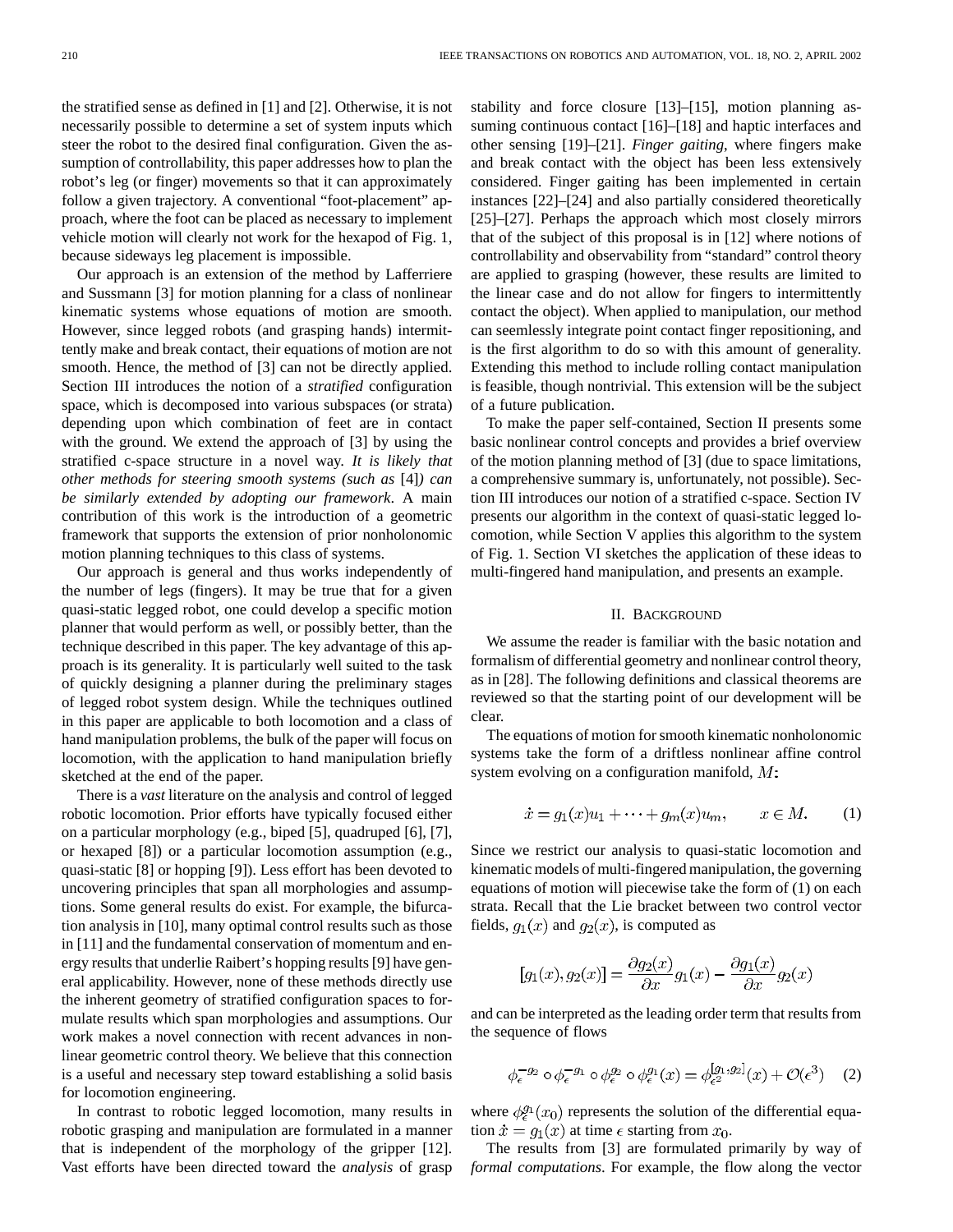field  $g_i$  can be considered by its *formal exponential* of  $g_i$ , denoted by

$$
\phi_t^{g_i}(x) := e^{t g_i}(x) = \left( I + t g_i + \frac{t^2}{2} g_i^2 + \cdots \right) \tag{3}
$$

where terms of the form  $g_i^k$  are partial differential operators (*not* vector fields) and Lie brackets are represented by commutation:  $[g_1, g_2] = g_1 g_2 - g_2 g_1$ . In order to use (3), composition must be from left to right, as opposed to right to left for flows, e.g.,  $\phi_{t_2}^{g_2} \circ \phi_{t_1}^{g_1} = e^{g_1 t_1} e^{g_2 t_2}$ , where both sides of this equation mean "flow along  $g_1$  for time  $t_1$  and then flow along  $g_2$  for time  $t_2$ ." A rigorous justification for the use of such a formal representation is somewhat lengthy and can be found in [3], [29]. Essentially, the approach in [3] is to represent vector fields with "indeterminates," for which expansions of the form of (3) can be justified. The relationship between the flow along vector fields sequentially is given by the Campbell–Baker–Hausdorff formula [30].

*Theorem 1:* Given two smooth vector fields  $g_1, g_2$  the composition of their exponentials is given by

$$
e^{g_1}e^{g_2} = e^{g_1+g_2+\frac{1}{2}[g_1,g_2]+\frac{1}{12}([g_1,[g_1,g_2]]-[g_2,[g_1,g_2]])\cdots} \tag{4}
$$

where the remaining terms may be found by equating terms in the (noncommutative) formal power series on the right- and left-hand sides.

## *A. Trajectory Generation for Smooth Systems*

A nonholonomic control system typically does not have enough controls to directly drive the system along a given trajectory, i.e., the number  $m$  in (1) is less than the c-space dimension. In the method of [3], this deficit is managed by using an "extended system," where "fictitious controls," corresponding to higher order Lie bracket motions, are added. If enough Lie brackets are added to the system to span all possible motion directions (which is possible if the system is locally controllable), then the motion planning problem becomes trivial for the extended system.

The *extended system* is constructed by adding Lie brackets to the original system from (1),

$$
\dot{x} = b_1 v_1 + \dots + b_m v_m + b_{m+1} v_{m+1} + \dots + b_s v_s \tag{5}
$$

where  $b_i = g_i$  for  $i = 1, ..., m$ , and the  $b_{m+1}, ..., b_s$  correspond to higher order Lie brackets of the  $g_i$ , chosen so that  $\dim(\text{span}\{b_1(x),\ldots,b_s(x)\}) = \dim(T_xM)$  at each  $x \in M$ . The  $v_i$ 's where  $i > m$  are called *fictitious inputs* since they do not correspond with any actual system inputs. A technical requirement is that the higher order Lie brackets must belong to the Philip Hall basis (see [31], [32] for a definition) for the Lie algebra of vector fields on  $M$ .

The control inputs  $v_i$  which steer the extended system can be found as follows. If it is desired to start at the point  $p$  and finish at the point q, define a curve  $\gamma(t)$ ,  $t \in [0,1]$  connecting p and q and solve

$$
\dot{\gamma}(t) = b_1(\gamma(t))v_1 + \dots + b_s(\gamma(t))v_s \tag{6}
$$

for the fictitious controls  $v_i$ . This will simply involve inverting a square matrix or determining a pseudo-inverse, depending on whether or not there are more  $b_i$ 's than the dimension of the configuration space, i.e., whether  $s > m$ .

A basic fact from differential geometry is that all flows of (1) can be represented in the (formal) form

$$
S(t) = e^{h_s(t)b_s}e^{h_{s-1}(t)b_{s-1}}\dots e^{h_2(t)b_2}e^{h_1(t)b_1}
$$
 (7)

for some functions  $h_1, h_2, \ldots, h_s$ , called the *backward Philip Hall coordinates*. Furthermore, as shown in [3],  $S(t)$  satisfies the formal differential equation

$$
\dot{S}(t) = S(t)(b_1v_1 + \dots + b_sv_s), \qquad S(0) = 1.
$$
 (8)

If we define the *adjoint mapping*

$$
\mathrm{Ad}_{e^{-h_ib_i}}b_j = e^{-h_ib_i}b_je^{h_ib_i}
$$

then it is straightforward to show that

$$
Ad_{e^{-h_ib_i}...e^{-h_{j-1}b_j-1}}b_j\dot{h}_j = \left(\sum_{k=1}^s p_{j,k}(h)b_k\right)\dot{h}_j, \quad (9)
$$

for some polynomials  $p_{j,k}(h)$ . (For a complete derivation, see [32]). Equating coefficients of the  $b_i$  in (8) with the derivative of (7), and using (9), yields differential equations having the form

$$
\dot{h} = A(h)v \quad h(0) = 0. \tag{10}
$$

These equations specify the evolution of the backward Philip Hall coordinates in response to the fictitious inputs, which were found via (6).

*Example 1:* Here we present a simple example illustrating the computation of the Philip Hall coordinates. More complicated examples are presented in detail in [32]. Consider a two input system on a three dimensional configuration manifold:

$$
\dot{x} = g_1(x)u_1 + g_2(x)u_2
$$

Assume that the set  $\{g_1, g_2, [g_1, g_2]\}$  spans  $T_xM$  at all  $x \in M$ . The extended system is

$$
\dot{x} = b_1(x)v_1 + b_2(x)v_2 + b_3(x)v_3,
$$

where

$$
b_1 = g_1
$$
  
\n
$$
b_2 = g_2
$$
  
\n
$$
b_3 = [g_1, g_2].
$$

The formal differential equation is

$$
\dot{S}(t) = S(t)(b_1v_1 + b_2v_2 + b_3v_3),\tag{11}
$$

and the formal exponential is

$$
S(t) = e^{h_3(t)b_3}e^{h_2(t)b_2}e^{h_1(t)b_1}
$$

Differentiating the formal exponential yields:

$$
\dot{S}(t) = e^{h_3(t)b_3} \dot{h}_3(t) b_3 e^{h_2(t)b_2} e^{h_1(t)b_1} + e^{h_3(t)b_3} e^{h_2(t)b_2}
$$

$$
\times \dot{h}_2(t) b_2 e^{h_1(t)b_1} + e^{h_3(t)b_3} e^{h_2(t)b_2} e^{h_1(t)b_1} \dot{h}_1(t)b_1,
$$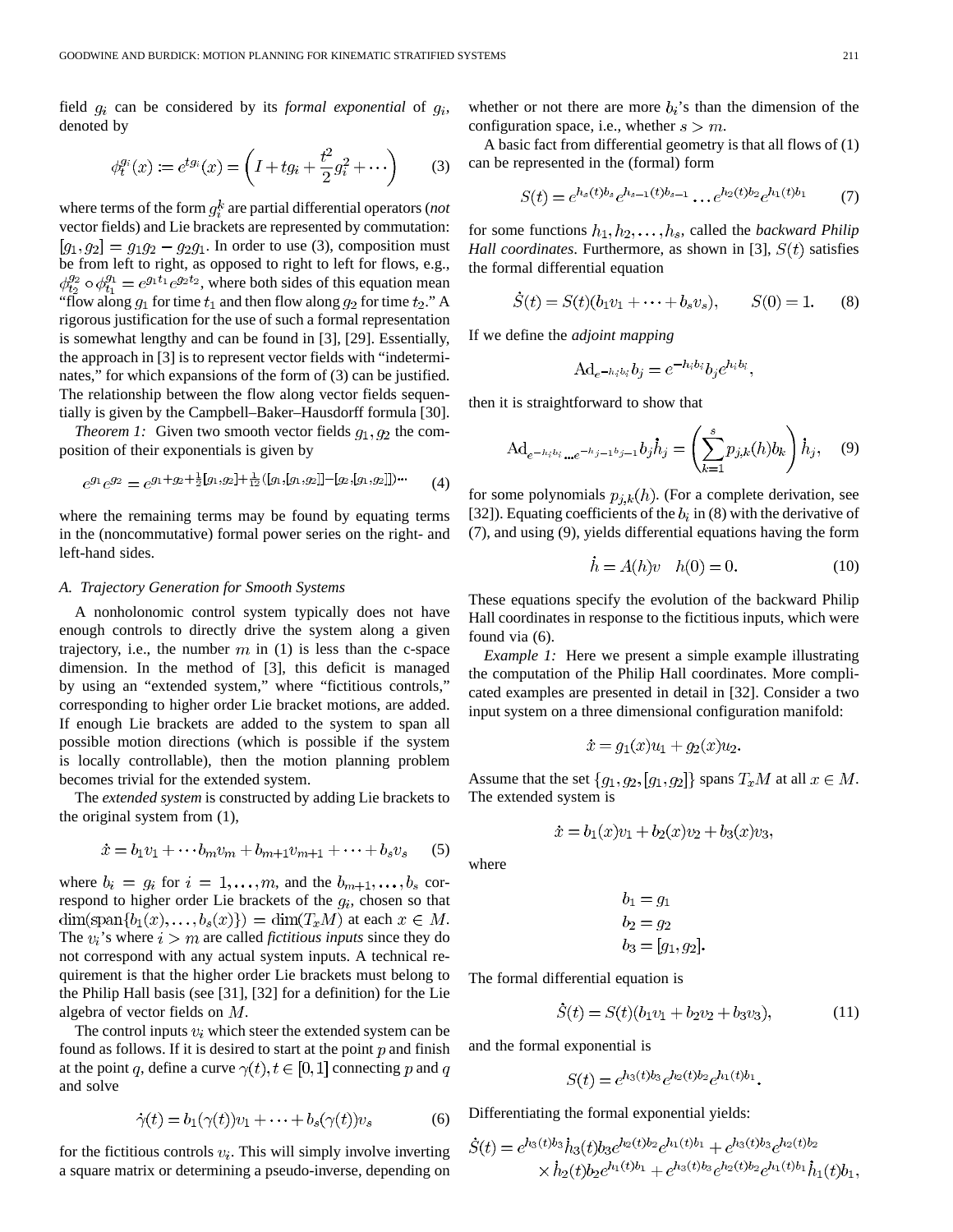rearranging gives

$$
\dot{S}(t) = S(t) \left( e^{-h_1(t)b_1} e^{-h_2(t)b_2} \dot{h}_3(t) b_3 e^{h_2(t)b_2} e^{h_1(t)b_1} \right) \n+ S(t) \left( e^{-h_1(t)b_1} \dot{h}_2(t) b_2 e^{h_1(t)b_1} \right) + S(t) \dot{h}_1(t)b_1,
$$

and using the adjoint notation

$$
\dot{S}(t) = S(t) \left( \mathrm{Ad}_{e^{-h_2(t)b_2}e^{-h_1(t)b_1}} \dot{h}_3(t)b_3 + \mathrm{Ad}_{e^{-h_1(t)b_1}} \dot{h}_2(t)b_2 + \dot{h}_1(t)b_1 \right), \quad (12)
$$

which is in the form of (8).

Expanding the formal exponentials to second order according to (3) gives the following coefficients for each  $h_i(t)$  in the preceding equation:

$$
\dot{h}_1(t): b_1\n\dot{h}_2(t): b_2 - h_1(t)(b_1b_2 - b_2b_1) = b_2 - h_1(t)b_3\n\dot{h}_3(t): b_3.
$$

In particular, the coefficient of  $\dot{h}_2(t)$  is computed as follows (terms higher than second order are dropped):

$$
Ad_{e^{-h_1(t)b_1}}h_2(t)b_2
$$
  
=  $\left(I - h_1(t)b_1 + \frac{1}{2}h_1^2(t)b_1^2\right)$   
 $\times h_2(t)b_2\left(I + h_1(t)b_1 + \frac{1}{2}h_1^2(t)b_1^2\right)$   
=  $(b_2 - h_1(t)b_1b_2)\left(I + h_1(t)b_1 + \frac{1}{2}h_1^2(t)b_1^2\right)h_2(t)$   
=  $(b_2 + h_1(t)b_2b_1 - h_1(t)b_1b_2)h_2(t)$   
=  $(b_2 - h_1(t)[b_1, b_2])h_2(t)$   
=  $(b_2 - h_1(t)b_3)h_2(t)$ .

Equating the coefficients of the  $b_i$ 's in (12) and (11) (using the preceding computations)

$$
\dot{h}_1(t) = v_1
$$
  
\n
$$
\dot{h}_2(t) = v_2
$$
  
\n
$$
\dot{h}_3(t) = h_1(t)v_2 + v_3.
$$

Solving these differential equations for the  $h_i$  provides the amount of time the system must flow along each of the extended system basis vector fields in (7). П

Next one must determine the actual inputs using the Philip Hall coordinates. For systems with extended systems only including Lie brackets up to second order, this is a straightforward procedure. Having determined the Philip Hall coordinates from (10), the flow for the system is of the form of (7), where the Philip Hall coordinates,  $h_i(t)$  are now known. Therefore, the final position of the system is given by

$$
S(1) = e^{h_s(1)b_s}e^{h_{s-1}(1)b_{s-1}}\dots e^{h_2(1)b_2}e^{h_1(1)b_1}
$$

(recall that for the formal representation, composition is from left to right). Since the exponentials  $e^{h_s(1)b_s}, e^{h_{s-1}(1)b_{s-1}}, \ldots, e^{h_{m+1}(1)b_{m+1}}$  are second order Lie brackets, each of the individual flows starting from the left-most exponential can be simply represented by a sequence of four piecewise constant inputs as indicated in (2). The exponentials  $e^{h_m(1)b_m}, e^{h_{m-1}(1)b_{m-1}}, \ldots, e^{h_1(1)b_1}$  simply represent concatenated flows directly along each of the control vector fields  $g_1(x), g_2(x), \ldots, g_m(x)$ , these flows are accomplished by letting the corresponding input be "on" (i.e.,  $u_i = 1$ ) for the corresponding time represented by  $h_i(1)$ .

We only provide detailed computations for systems of degree two since, in practice physical systems that require Lie bracket motions of order greater than two may be inconvenient to control since many motions are needed to effect even a small motion in a higher order Lie bracket direction.

*Example 2:* Returning to the previous example, since  $h_i(t)$ ,  $i = 1, 2, 3$  are known, the final sequence of flows is given by

$$
\underbrace{u_1(\sqrt{h_3(1)}) \circ u_2(\sqrt{h_3(1)}) \circ -u_1(\sqrt{h_3(1)}) \circ -u_2(\sqrt{h_3(1)})}_{\text{Lie bracket } b_3 = [g_1, g_2] \text{ approximation}}
$$

followed by

$$
u_2(h_2(1)) \circ u_1(h_1(1))
$$

where the notation  $u_i(t)$  means that  $u_i = 1$  for time t if  $t \geq 0$ or  $u_i = -1$  for time |t| if  $t < 0$  and  $\circ$  means concatenation, i.e.,  $u_1(t) \circ u_2(t)$  means that the flow for  $u_2$  follows the flow for  $u_1$ .

For systems with Lie brackets of order greater than two in the extended system, the procedure involves some additional steps to which we direct the interested reader to [3], [29]. In particular, for higher order systems, it is easier to determine the real inputs using the "forward" rather than backward Philip Hall coordinates. The transformation from the backward to forward coordinates is an algebraic transformation (see [3]). Additionally, since the piecewise approximation to the flow along Lie bracket is only approximate, relatively straightforward corrections to this must be computed when determining a piecewise approximation to flows along vector fields of degree greater than two.

If the system is nilpotent, $\frac{1}{1}$  this method exactly steers the system to the desired final state; otherwise, the system is steered to a point that is, at worst, half the distance to the desired state [3]. The algorithm can be iterated to generate arbitrary precision. This iterated method also includes the notion of a "critical" step length. Reference [3] estimates the critical step length bound, and shows via simulations that the actual critical length is typically larger than the estimated bound.

## III. STRATIFIED CONFIGURATION SPACES

The method reviewed in Section II-A can not be directly used for legged or multi-fingered robots because their governing equations of motion are not smooth. To adapt this method (and similar nonholonomic motion planning methods) to these systems, we use the notion of a *stratified* configuration space. While the stratified concept is equally applicable to locomotion

<sup>1</sup>A system of the form (1) is said to be *nilpotent of order* k if all the Lie brackets between control vector fields of order greater than  $k$  are 0.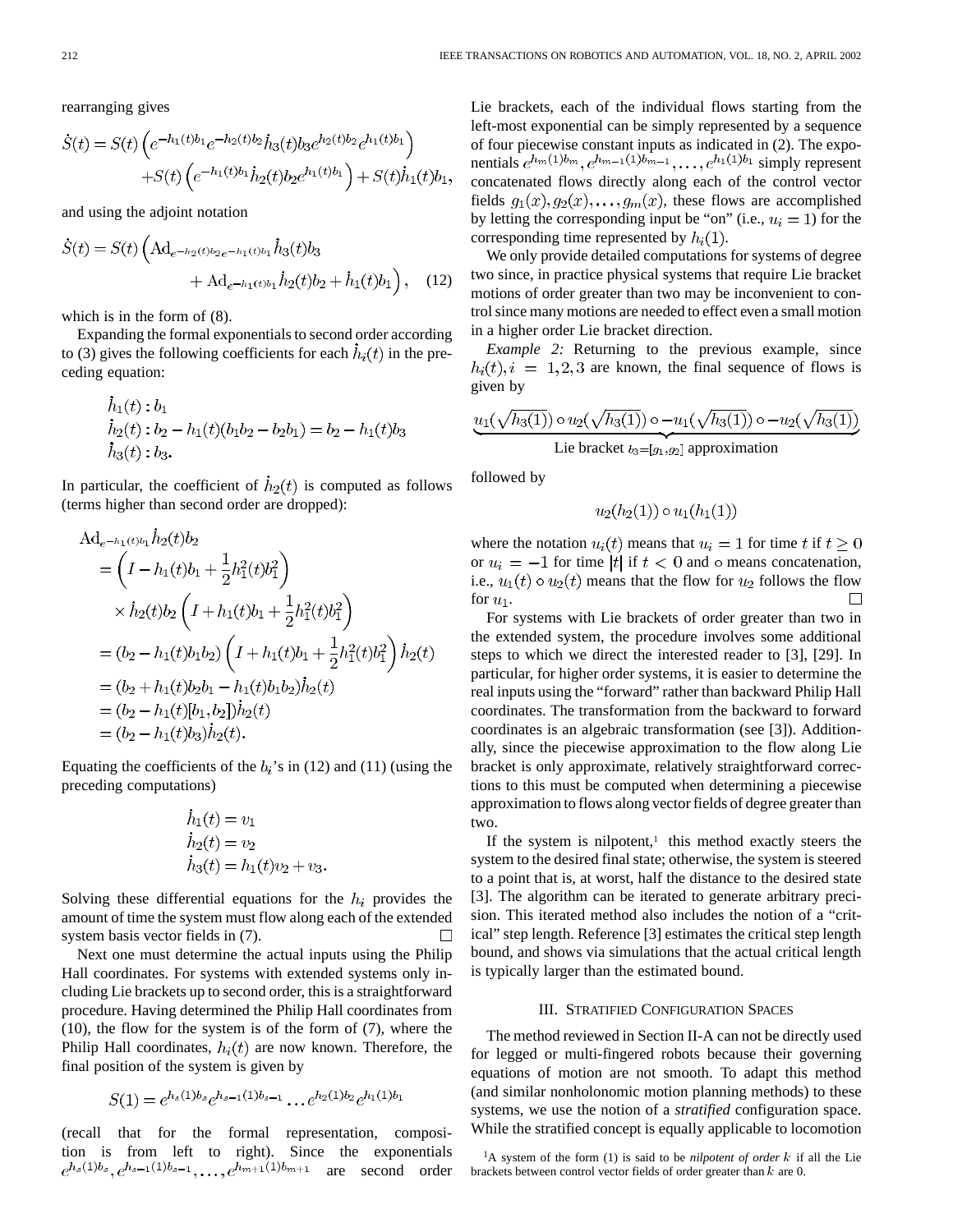

Fig. 2. Abstract depiction of the stratified structure of a biped robot c-space.

and multi-fingered manipulation, the language of locomotion is used below for simplicity.

Let  $S_0$  denote a robot's configuration manifold, which describes the robot's position and orientation as well as all of the mechanism's joint variables. The robot's possible configurations will be subjected to constraints if one or more of its feet (fingers) are in contact with the ground (object). The set of configurations corresponding to one contact is generically a codimension one submanifold of  $S_0$ . Let  $S_i \subset S_0$  denote the codimension one submanifold of  $S_0$  that corresponds to all configurations where only the  $i$ th foot contacts the terrain. That the  $\{S_i\}$  are submanifolds can be demonstrated by noting that set of points corresponding to ground contact can be described by the preimage of a function describing the foot's height. We generally assume that  $S_i$ , is, at least locally, defined by a level set of a function  $\Phi_i(x): S_0 \to \mathbb{R}$ . For legged robotic locomotion systems, these functions,  $\Phi_i$  are naturally defined by the height of the robot's foot off of the ground so that the level sets  $\Phi_i^{-1}(0)$ are of interest.

When both the  $i$ th and  $j$ th feet are on the ground, the corresponding set of states is a codimension 2 submanifold of  $S_0$  that is formed by the intersection of the two single contact submanifolds. Denote, the intersection of  $S_i$  and  $S_j$ , by  $S_{ij} = S_i \cap S_j$ . The structure of the configuration manifold for a biped is abstractly illustrated in Fig. 2. For systems with larger numbers of legs (fingers), further intersections, corresponding to more complicated contact states, can be similarly defined in a recursive fashion:  $S_{ijk} = S_i \cap S_j \cap S_k = S_i \cap S_{jk}$ , etc. Denote an arbitrary intersection set (or "stratum") by  $S_I = S_{i_1 i_2 \dots i_n}$ ,  $I =$  $\{i_1 i_2 \ldots i_n\}$ , and assume that  $S_I$  is a regular submanifold of  $S_0$ . This is generically true for rigid body mechanisms. If the strata  $S_{i_1}, S_{i_2}, \ldots, S_{i_k}$  are locally described by the functions  $\Phi_{i_1}, \Phi_{i_2}, \ldots, \Phi_{i_k}$ , then  $S_I$  will be a submanifold of  $S_0$  if the functions  $\Phi_{i_1}, \Phi_{i_2}, \dots, \Phi_{i_k}$  are functionally independent. If the functions  $\Phi_I$  correspond to foot heights, this functional independence will be satisfied for legged robots.

We say that the robot c-space is *stratified*<sup>2</sup> and call each of the submanifolds  $S_I$  a *stratum*. The highest codimension stratum containing the point  $x$  is called the *bottom stratum*, and



Fig. 3. Four-level stratification.

any other submanifolds containing x are called *higher strata*. When making comparisons among different strata, we will refer to higher codimension (i.e., lower dimensional) strata as *lower strata*, and lower codimension (i.e., higher dimensional) strata as *higher strata*.

Whenever an additional foot contacts the ground, the robot is subjected to additional constraints. For "point-like" feet, this may be a holonomic constraint; whereas, some contacts are better characterized by nonholonomic constraints. Regardless of the constraint type, the system's equations of motion will change in a nonsmooth manner. Otherwise, the system's equations of motion are smooth, though generally different in each strata. Hence, the discontinuities are localized to regions of transition between strata.

The equations of motion at  $x \in S_I$  are written as

$$
\dot{x} = g_{I,1}(x)u_{I,1} + \cdots g_{I,n_I}(x)u_{I,n_I}
$$
(13)

where  $n_I$  depends upon the codimension of  $S_I$  and the nature of the additional constraints imposed on the system in  $S_I$ . We assume that the vector fields in the equations of motion for any given stratum are well defined at all points in that stratum, including points contained in any substrata of that stratum. For example, the vector fields  $g_{0,i}(x)$  are well defined for  $x \in S_i$ . Note, however, that they do *not* represent the system's equations of motion in the substrata, but, nonetheless, are still well defined as vector fields.

Fig. 3 illustrates, via a graph-like structure, a four-level stratification, which corresponds to a four-legged walker. A node corresponds to a stratum, and the presence of an edge connecting nodes indicates that it is possible to move between the strata that are connected by the edge. The ability to move between two strata depends upon the mechanics of a given problem, and will generally be obvious from the characteristics of a given problem. Whether or not edges between nodes are permissible is considered in more detail in [2]. When a configuration manifold is consistent with the above description, we will refer to it as a *stratified configuration space*.

*Definition 1:* Let  $S_0$  be a manifold, and *n* functions  $\Phi_i$ :  $S_0 \mapsto$  $\mathbb{R}, i = 1, \ldots, n$  be such that the level sets  $S_i = \Phi_i^{-1}(0) \subset S_0$ are regular submanifolds of  $S_0$ , for each i, and the intersection

<sup>2</sup>Note that the terms "stratification" and "strata" are also used in other contexts to describe the topology of orbit spaces of Lie group actions, and are a slight generalization of the notion of a foliation [33].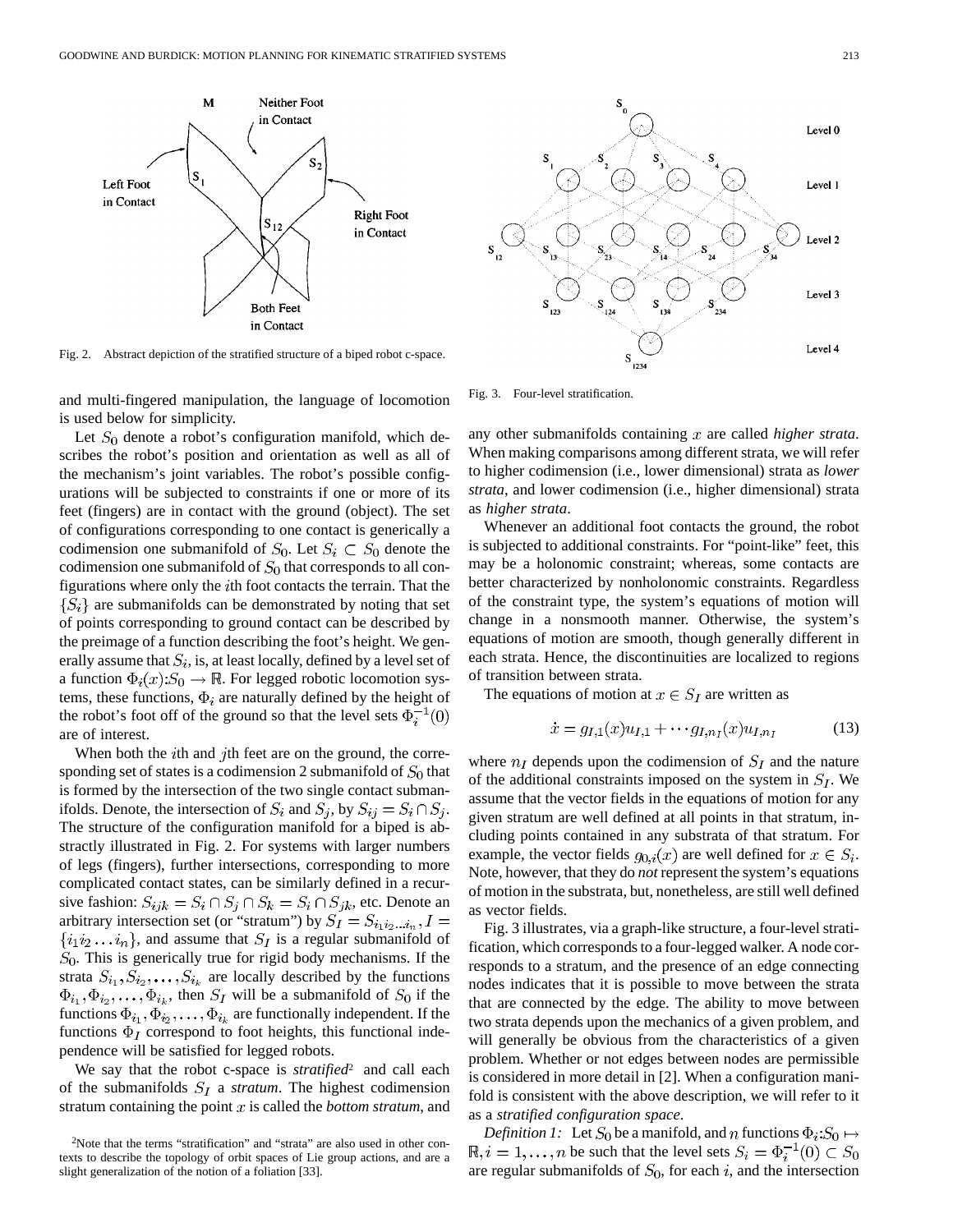of any number of level sets, , is also a regular submanifold of  $S_0$ . Then  $S_0$  and the functions  $\Phi_n$  define a *stratified configuration space*.

Locomotion gaits have a straightforward interpretation in a stratified configuration space. In particular, we specify a *gait* as an ordered sequence of strata:

$$
\mathcal{G} = \{S_{I_1}, S_{I_2}, \dots, S_{I_n}, S_{I_{n+1}} = S_{I_1}\}\tag{14}
$$

where  $n$  is the number of different contact states in the gait. In this ordered sequence, the first and last element are identical, indicating that the gait is a closed loop in the strata graph. For the gait to be meaningful, the system must be able to switch from stratum  $S_{I_i}$  to  $S_{I_{i+1}}$  for each i. We further assume that the specified gait or gaits satisfy the gait controllability conditions of [2] so that arbitrary trajectories can be tracked.

For a given strata,  $S_I$ , the *distribution* defined by the span of the control vector fields active on  $S_I$  is

$$
\Delta_{S_I} = \mathrm{span}\{g_{S_{I,1}},\ldots,g_{S_{I,n_I}}\}.
$$

The *involutive closure* of  $\Delta_{S_I}$ , denoted by  $\overline{\Delta}_{S_I}$ , is the closure of  $\Delta_{S_t}$  under Lie bracketing. The controllability of a given gait, (14), can be determined by letting  $\mathcal{D}_1 = \Delta_{I_1}$ . If  $S_{I_{i-1}} \subset S_{I_i}$ , then  $\mathcal{D}_i = \mathcal{D}_{i-1} + \bar{\Delta}_{I_i}$ . Else, if  $S_{I_i} \subset S_{I_{i-1}}$ , then  $\mathcal{D}_i = (\mathcal{D}_{i-1} \cap$  $TS_{I_i}$ ) +  $\Delta_{I_i}$  In [2] it s shown that if  $\dim(\mathcal{D}_n) = \dim(T_{x_0}S_B)$ the system is *gait controllable* from  $x_0$ . For a more rigorous discussion and summary of stratified system controllability, see [1] and [2].

## IV. LEGGED TRAJECTORY GENERATION

This section extends the procedure outlined in Section II to kinematic systems having a stratified c-space. We focus on quasi-static legged locomotion in this section. Section VI sketches the extension to basic finger gaiting manipulation.

Assume that the robot starts at a configuration  $p$  and seeks to reach a final configuration  $q$ . By a configuration, we mean the position and orientation of the body, as well as the configuration of the legs. We assume that both  $p$  and  $q$  lie in the same bottom stratum, denoted by  $S_B$ . This corresponds to the legged robot starting and stopping with the same set of feet in contact with the ground. Eliminating this requirement is a simple extension of the algorithm described below.

The switching behavior associated with stratified systems can not be accounted for in the methods of Section II.A. However, the method can be extended to legged and fingered robotic systems via the notion of a *stratified extended system* on  $S_B$ .

## *A. The Stratified Extended System*

On each strata, only one set of controls (or governing equations) is in effect. Generally, the equations of motion in the bottom strata will be different than those in higher strata. Furthermore, it will be typically true that the goal  $q$  can not be reached by remaining in  $S_B$ . Hence, some switching amongst the strata will be necessary. However, since the bottom strata is defined by the intersection of higher strata, the equations of motion in the higher strata are valid at points arbitrarily close to the bottom strata. As shown below, it is possible to consider the



Fig. 4. Sequence of flows.

vector fields associated with each stratum in one common space. In this case, that common space will be the bottom stratum. This concept will be encapsulated below in the definition of a "stratified extended system." We first introduce some examples to show how we can consider vector fields defined on different strata in a common space. Additional examples that deal with more subtle issues can be found in [34].

*Example 3:* Consider the conceptual biped configuration space as shown in Fig. 2. Assume that on stratum  $S_{12}$ , the vector field  $g_{1,1}$  moves the system off of  $S_{12}$  and onto  $S_1$ , and correspondingly,  $g_{2,1}$  moves the system off of  $S_{12}$  onto  $S_2$ . Also, we consider the vector fields  $g_{1,2}$  and  $g_{2,2}$ , defined on  $S_1$ and  $S_2$  respectively. Consider the following sequence of flows, starting from the point  $x_0 \in S_{12}$ 

$$
x_f = \underbrace{\phi^{t_6}_{-g_{2,1}}}_{S_{12} \leftarrow S_2} \circ \underbrace{\phi^{t_5}_{g_{2,2}}}_{S_2} \circ \underbrace{\phi^{t_4}_{g_{2,1}}}_{S_2 \leftarrow S_{12}} \circ \underbrace{\phi^{t_3}_{-g_{1,1}}}_{S_{12} \leftarrow S_1} \circ \underbrace{\phi^{t_2}_{g_{1,2}}}_{S_1} \circ \underbrace{\phi^{t_1}_{g_{1,1}}}_{S_1 \leftarrow S_{12}} (x_0). \tag{15}
$$

The notation " $S_{12} \leftarrow S_1$ " means that the flow takes the system from  $S_1$  to  $S_{12}$  and "on  $S_1$ " means that the flow lies entirely in  $S_1$ . This sequence of flows is illustrated in Fig. 4. In this sequence, the system first moved off of the bottom stratum into  $S_1$ , flowed along the vector field  $g_{1,2}$ , flowed back onto the bottom stratum, off of the bottom stratum onto  $S_2$ , along vector field  $q_{2,2}$  and back to the bottom stratum.

Notice that from the Campbell–Baker–Hausdorff formula [see (4)], if the Lie bracket between two vector fields is zero, then their flows commute. Thus, if

$$
[g_{1,1}, g_{1,2}] = 0
$$
 and  $[g_{2,1}, g_{2,2}] = 0,$  (16)

we can reorder the sequence of flows in (15) by interchanging the flow along  $g_{1,1}$  and  $g_{1,2}$  and the flows along  $g_{2,1}$  and  $g_{2,2}$  as follows

$$
x_f = \underbrace{\phi_{g_{2,2}}^{t_5} \circ \phi_{-g_{2,1}}^{t_6}}_{\text{interchanged}} \circ \underbrace{\phi_{g_{1,2}}^{t_4} \circ \phi_{g_{1,2}}^{t_2} \circ \phi_{-g_{1,1}}^{t_3}}_{\text{interchanged}} \circ \underbrace{\phi_{g_{1,2}}^{t_1} \circ \phi_{g_{1,1}}^{t_1}}_{\text{on } S_{12}}(x_0),
$$
\n(17)

if 
$$
t_1 = t_3
$$
 and  $t_4 = t_6$ .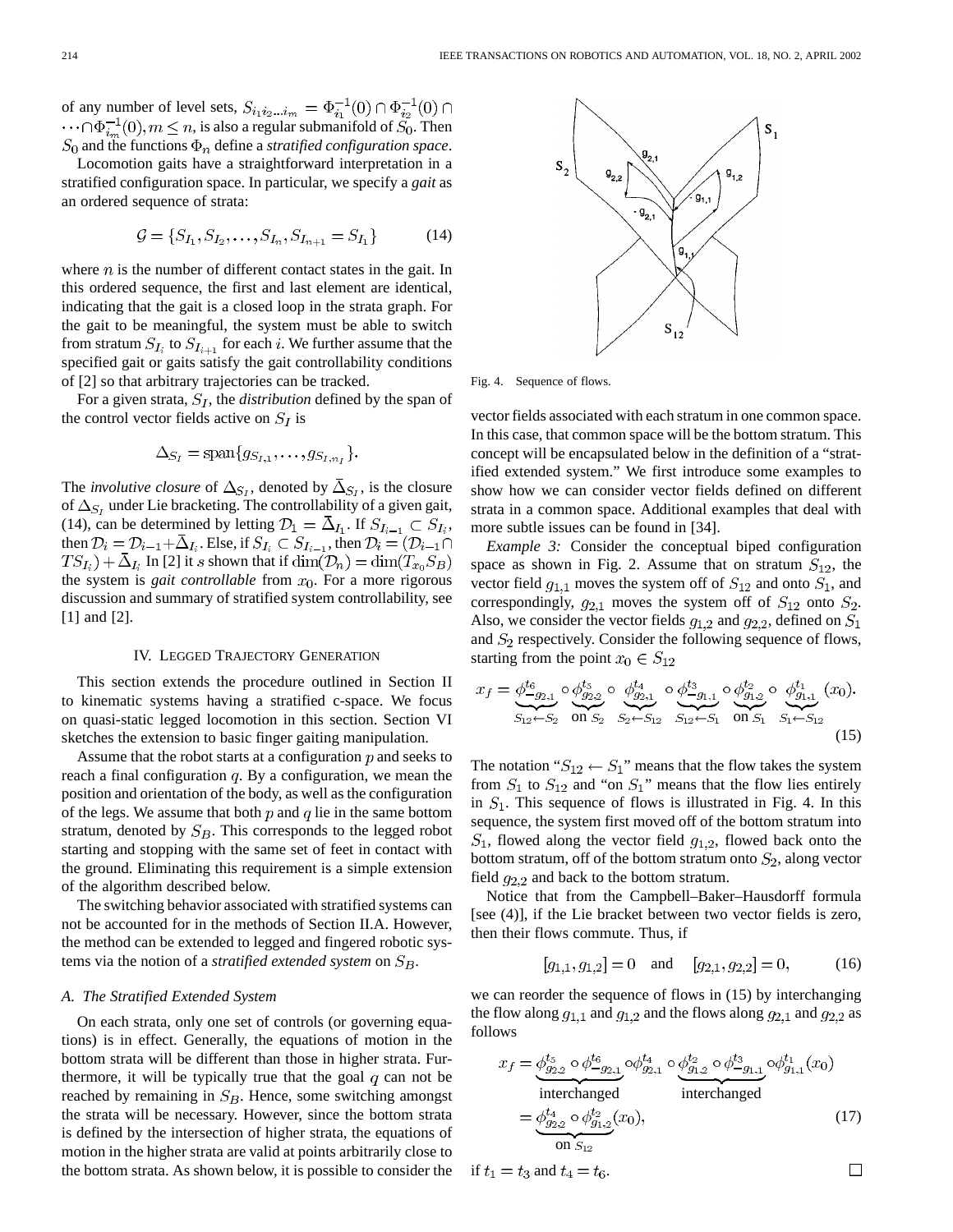Note that  $g_{1,2}$  and  $g_{2,2}$  are vector fields in the equations of motion for strata  $S_1$  and  $S_2$ , respectively, but *not* on stratum  $S_{12}$ . However, the sequence of flows in (15) occurs on different strata, where the flows are governed by vectors fields associated with each stratum. This flow yields the same net result as the net flow in (17), where the vector fields are evaluated on the bottom stratum, even though they are not part of the equations of motion there. Furthermore, we note that if the vector fields  $g_{1,2}$  and  $g_{2,2}$ are tangent to the substratum  $S_{12}$ , then the resulting flow given in (17) will remain in  $S_{12}$ . In fact, it is implicitly required in the above argument that at least  $g_{1,2}$  is tangent to  $S_{12}$ .

If the bottom stratum is described by the level set of a function  $\Phi_B$ , and if a vector field  $g_{1,2}$  is not tangent to the bottom stratum, then  $\langle d\Phi_B, g_{1,2} \rangle = f_1 \neq 0$ . Also, since the vector field  $g_{1,1}$ moves the foot out of contact, we similarly have  $\langle d\Phi_B, g_{1,1} \rangle =$  $f_2 \neq 0$ . Then, the vector field,  $\tilde{g}_{1,2} = g_{1,2} - (f_1/f_2)g_{1,1}$ , is tangent to  $S_B$  because

$$
\langle \mathbf{d}\Phi_B, \tilde{g}_{1,2} \rangle = \langle \mathbf{d}\Phi_B, g_{1,2} \rangle - \frac{f_1}{f_2} \langle \mathbf{d}\Phi_B, g_{1,1} \rangle = 0. \tag{18}
$$

Henceforth, we will just assume that the vector field on the higher stratum is tangent to the lower stratum, and note that if it is not tangent, we can modify it to be so in the above manner.

The above example shows how one can effectively determine the influence of a control that is defined in a higher stratum on the net evolution of the system in the lower stratum. The following example shows how motions that are analogous to Lie Bracket motions can be realized by controls on *different* higher strata.

*Example 4:* Consider the sequence of flows

$$
x_f = \phi_{-g_{2,1}}^{t_{12}} \circ \phi_{-g_{2,2}}^{t_{11}} \circ \phi_{g_{2,1}}^{t_{10}} \circ \phi_{-g_{1,1}}^{t_{9}} \circ \phi_{-g_{1,2}}^{t_{8}} \circ \phi_{g_{1,1}}^{t_{7}} \circ \phi_{g_{1,2}}^{t_{8}} \circ \phi_{g_{1,1}}^{t_{9}}
$$

$$
\circ \phi_{-g_{2,1}}^{t_{6}} \circ \phi_{g_{2,2}}^{t_{5}} \circ \phi_{g_{2,1}}^{t_{4}} \circ \phi_{-g_{1,1}}^{t_{3}} \circ \phi_{g_{1,2}}^{t_{2}} \circ \phi_{g_{1,1}}^{t_{1}}(x_{0})
$$

The first six flows in this example are the same as in Example 3. Following the first six flows are six more wherein the flows that are entirely on  $S_1$ , i.e., the flow along  $g_{1,2}$ , and entirely on  $S_2$ , i.e., the flow along  $g_{2,2}$ , are in the negative direction. If the Lie brackets are zero as in (16), and  $t_i = t_{i+2}$ ,  $i = 1, 4, 7, 10$ these flows can be rearranged as

$$
x_f = \phi_{-g_{2,2}}^{t_{11}} \circ \phi_{-g_{1,2}}^{t_5} \circ \phi_{g_{2,2}}^{t_5} \circ \phi_{g_{1,2}}^{t_2}(x_0)
$$

Now, if  $t_2 = t_5 = t_8 = t_{11}$ 

$$
x_f = \phi_{-g_{2,2}}^{t_{11}} \circ \phi_{-g_{1,2}}^{t_8} \circ \phi_{g_{2,2}}^{t_5} \circ \phi_{g_{1,2}}^{t_2}(x_0)
$$
  
=  $\phi_{[g_{1,2}, g_{2,2}]}^{t^2} + \mathcal{O}(t^3)(x_0),$ 

where  $t = t_2 = t_5 = t_8 = t_{11} \ll 1$ . Thus, this sequence provides a net flow in  $S_{12}$  in the direction of the Lie bracket between vector fields which are in the equations of motion on different strata,  $S_1$  and  $S_2$ .  $\Box$ 

In Examples 3 and 4, it was required that certain Lie brackets be zero. While one could simply check that these conditions are met in a given situation, the following assumption will guarantee this condition.

*Assumption 1:* If it is necessary to lift a foot from the ground during a gait cycle, we assume that the robot can directly control, (via a single control, or a combination of control inputs), the height of that foot relative to the ground. Furthermore, for each stratum comprising the given gait, we assume that the system's equations of motion are independent of the foot height, i.e., the robot's motion is independent of whether a particular foot is very close to the ground, or very far from the ground, but may be dependent upon whether or not a foot is in or out of contact with the ground. When this is so, the Lie bracket of the vector field controlling foot height with any other vector field is zero, and the decoupling requirement is satisfied. Additionally, the tangency requirements for canceling the flows associated with raising and lowering the foot will automatically be satisfied.

This is arguably a strict assumption. However, for kinematic, legged robots this assumption will almost always be satisfied (see Section V for an example).

Examples 3 and 4 show that in given a stratified system, the vector fields on any stratum (other than vector fields corresponding to lifting or replacing feet) can be considered as part of the equations of motion in the bottom stratum if either certain Lie bracket and tangency conditions are met, or if Assumption 1 is satisfied. If the vector fields are not tangent to the bottom stratum, they are modified as in Example 3.

We have shown above that it is possible to consider vector fields in higher strata as part of the equations of motion for the system on the bottom stratum. Based on this observation, we introduce the following.

*Definition 2:* Extended Stratified System The *extended stratified system* on the bottom strata,  $S_B$ , is the driftless system comprised of the vector fields on the bottom strata, chosen vector fields from the higher strata, and Lie brackets of vector fields from  $S_B$  and higher strata, i.e., it is a system taking the form:

$$
\dot{x} = b_1(x)v_1 + \dots + b_m(x)v_m + \underbrace{b_{m+1}v_{m+1}\dots + b_nv_n}_{\text{from higher strata}} + \underbrace{b_{n+1}v_{n+1} + \dots + b_pv_p}_{\text{any Lie brackets}} \quad (19)
$$

where the  $\{b_1, \ldots, b_p\}$  span  $T_xS_0$ , the inputs  $v_1, \ldots, v_n$  are real, and the inputs  $v_{n+1}, \ldots, v_p$  are fictitious.

With this definition, we have effectively increased the class of vector fields that we may employ when using the motion planning algorithm presented in Section II.

#### *B. The Motion Planning Algorithm*

For the purposes of motion planning, the method presented in Section II could be used in conjunction with the stratified extended systems. The basic idea is to use the stratified extended system to plan the motion in the bottom stratum in order to obtain the fictitious inputs. We can determine the actual inputs by the method in Section II with the modification that whenever the system must flow along a vector field in a higher stratum, it switches to that stratum by lifting the appropriate foot or feet, flowing along the vector field, and then replacing the appropriate foot or feet, as in Example 3.

Specifically, the algorithm to generate trajectories that move the system from initial configuration  $p$  to final configuration  $q$ is as follows.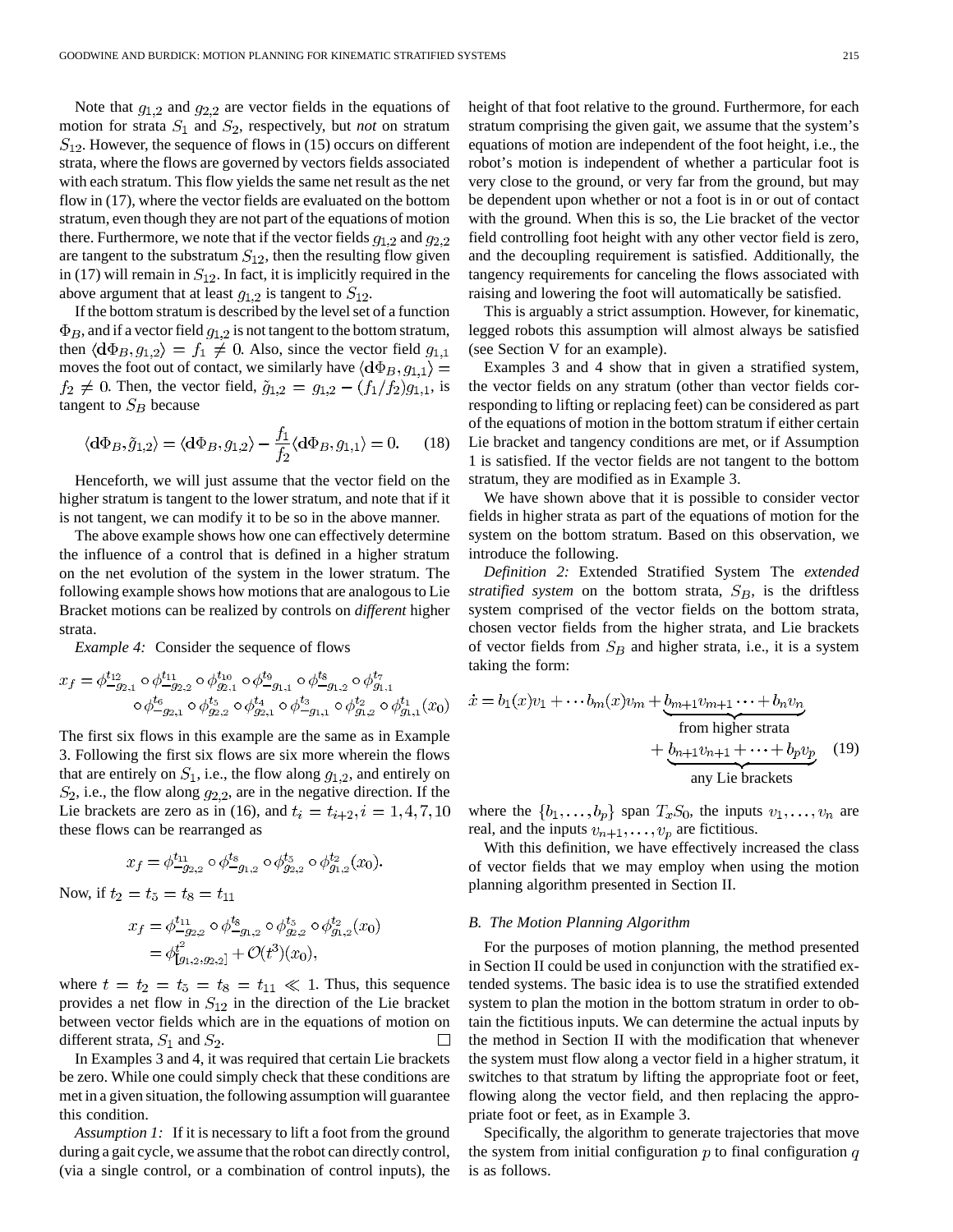- 1) Construct the *extended stratified system*, (19), on the bottom strata  $S_B$ .
- 2) Find a nominal trajectory,  $\gamma(t)$ , that connects p and q. Given  $\gamma(t)$ , solve

$$
\dot{\gamma}(t) = b_1(x)v_1 + \dots + b_p(x)v_p
$$

for the fictitious inputs,  $v_i$ . As discussed in Section IV.C, it may be necessary to decompose the entire trajectory from the initial point to final point into smaller subtrajectories.

- 3) For each path segment in each strata, compute the actual controls that steer the system along  $\gamma(t)$ . As discussed previously, this solution might require the transformation of the backward Philip Hall coordinates to forward Philip Hall coordinates if the degree of the Lie brackets in the extended system is greater than two.
- 4) Flow along each first order vector field, and approximate higher order vector fields as illustrated in Example 3. In general, it will be necessary to switch strata between some of these flows.

## *C. Gait Stability*

Before we illustrate this method in Section V, we consider the additional issue of and stability. There is not an inherent mechanism in the straightforward application of the method of Section II to guarantee the stability of the gait. Recall that the method is based on the selection of a trajectory for the extended system,  $\gamma(t)$ , from which the fictitious inputs are determined. It is important to note that the actually realized trajectory will generally *not* be  $\gamma(t)$ . Thus, merely picking an initial trajectory  $\gamma(t)$  which is always stable is not sufficient. One also must guarantee that the method's inherent deviations from the initial trajectory lie within the stability bounds.

Stability considerations can be incorporated into the method as follows. Assume that there is a means for determining the stability of the system by means of a scalar-valued function of the configuration  $\Psi(x)$ . For convenience, assume that when  $\Psi(x)$  < 0, the system is unstable, when  $\Psi(x) > 0$ , the system is stable, and when  $\Psi(x) = 0$ , the system is on the stability boundary. In our analysis, the initial trajectory,  $\gamma(t)$ , must be selected such  $\Psi(\gamma(t)) > 0$ .

The overall approach is to, when necessary, take steps that are "small enough" to ensure that the system remains stable. Since the flow sequences are composed of small motions and a norm is necessary to measure the length of a flow, we will either consider the system locally in  $\mathbb{R}^n$  or equip the configuration manifold with a metric. Given a desired step along the trajectory,  $\gamma(t), t \in [0,1]$ , let  $\mathcal{R} = \min\{||x - c||, c \in \Psi^{-1}(0)\}\)$ , i.e., the distance from the step's starting point to the closest point on the stability boundary. We want to ensure that the system's trajectory does not intersect the set  $\Psi^{-1}(0)$ . Let  $x_s$  and  $x_f$  denote the starting and final trajectory points. Without loss of generality, let  $\gamma(t) = x + t(x_f - x_s)$  be a desired straight line path between the starting and end points. Also, let  $\Delta = ||x_f - x_s||$ . Recall that the fictitious inputs,  $v_i$  were determined by solving an equation of the form  $\dot{\gamma}(t) = g_1(\gamma(t))v_1 + \cdots + g_s(\gamma(t))v_s$  for the  $v_i$ . We have that  $||v_i|| < C||\dot{\gamma}(t)|| = C\Delta$ , for some constant C. By the method of constructing of the real inputs from the fictitious inputs, we have that  $||u_i|| < C\Delta^{1/k}$ , where k is the degree of nilpotency of the system, or the degree of the nilpotent approximation.

Pick a ball,  $\beta$ , of radius  $\mathcal{R}$ , and let K be the maximum norm of all the (first order) vector fields,  $g_i$  for all points in  $\beta$ . Recall that the real inputs,  $u_i$  were given by a sequence of inputs which approximate the flow of the extended system. Denote this sequence by  $u_i^i$ , where the superscript indexes the input, and the subscript indexes its position in the sequence. The maximum distance that the system can possibly flow from the starting point,  $x_s$ , is given by the sum of the distances of the individual flows. Let  $x_m = \max_{t \in [0,1]} \{|x(t) - x_s|\}$  denote the point in the flow that is maximally distant from the starting point (this is not necessarily the final point,  $x_f$ ). To guarantee stability, we must show that  $||x_m - x|| < \mathcal{R}$ . However, this distance,  $||x_m - x||$  is necessarily bounded by the sum of the norms of each individual flow associated with one real control input,  $u_i^i$ , i.e.,

$$
||x_m - x|| \le \sum_{i,j} \left\| \int_0^1 g_i u_j^i dt \right\|.
$$

However,  $||u^i|| \leq C\Delta^{1/k}$  and  $||g_i(x)|| \leq K \,\forall x \in \mathcal{B}$ . Thus

$$
||x_m - x|| \le \sum_{i,j} K C \Delta^{1/k} \tag{20}
$$

and since  $\Delta = ||x_f - x||$ , by choosing the desired final point close enough to the starting point, the trajectory will not intersect the stability boundary.

Note that since  $\Delta$  is raised to the power of  $1/k$ , if k is large, then it may be necessary to make  $\Delta$  exceedingly small in order to ensure stability. However, the bound expressed in (20) is itself very conservative since it sums the length of a bound on each individual flow in the series. In actuality, because the largest flows correspond to the Lie brackets of order  $k$ , simply summing their component lengths will give a conservative bound. Given these two observations, an appropriate step length may often be best determined experimentally.

The same observations also apply to obstacle avoidance. If the robot traverses an environment with obstacles, we assume that the nominal trajectory is designed by an holonomic or rigid body planner in such a manner as to avoid obstacles. Ensuring that the actual trajectory also avoids the obstacles, requires that the nominal trajectory be analogously broken into sufficiently small steps to ensure that the actual trajectory remains sufficiently close to it.

#### V. EXAMPLE

The approach is illustrated by generating control inputs that will steer a simplified model of the hexapod of Fig. 1 to walk over flat terrain (see Section VI for an example involving manipulation of a curved object, which is analogous to locomotion over uneven terrain). This hexapod model is adapted from a similar robot model presented previously in [35]. The key difficulty in this example is the fact that the legs are kinematically insufficient, making sideways motion difficult. Assume that the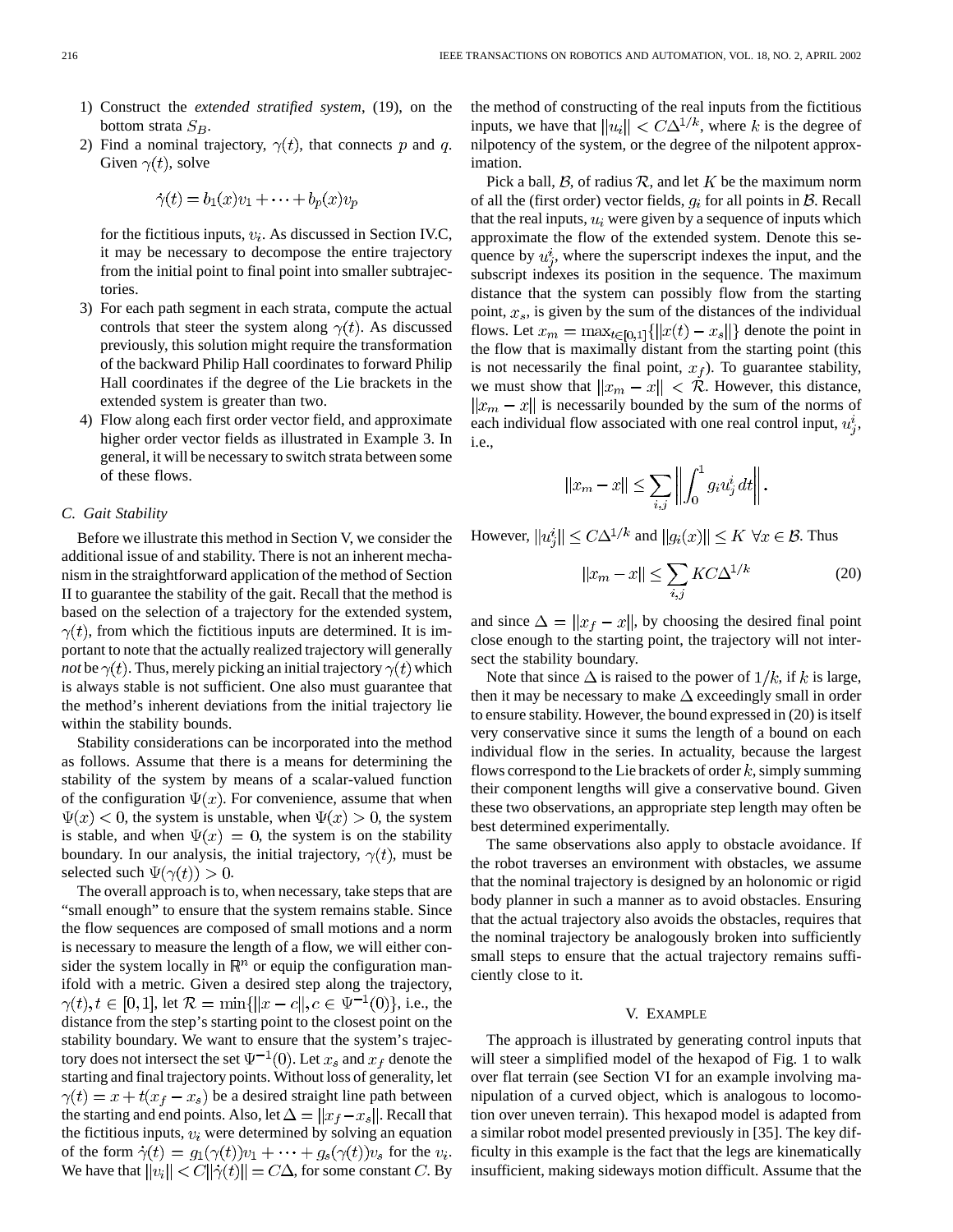robot walks with a tripod gait<sup>3</sup>, alternating movements of legs 1-4-5 with movements of legs 2-3-6. With the tripod gait assumption, this robot has four control inputs. The inputs  $u_1$  and  $u_2$  respectively control the forward and backward angular leg displacements of legs 1-4-5 and legs 2-3-6, while inputs  $u_3$  and  $u_4$  respectively control the height of legs 1-4-5 and 2-3-6.

The equations of motion can be written as follows.

$$
\begin{aligned}\n\dot{x} &= \cos\theta(\alpha(h_1)u_1 + \beta(h_2)u_2) \\
\dot{y} &= \sin\theta(\alpha(h_1)u_1 + \beta(h_2)u_2) \\
\dot{\theta} &= l\alpha(h_1)u_1 - l\beta(h_2)u_2 \\
\dot{\phi}_1 &= u_1; \quad \dot{\phi}_2 &= u_2 \\
\dot{h}_1 &= u_3; \quad \dot{h}_2 &= u_4\n\end{aligned}
$$

where  $(x, y, \theta)$  represents the planar position of the center of mass,  $\phi_1$  is the front to back angular deflection of legs 1-4-5,  $\phi_2$ is the angular deflection of legs 2-3-6,  $l$  is the leg length and  $h_i$ is the height of the legs off the ground. The functions  $\alpha(h_1)$  and  $\beta(h_2)$  are defined by

$$
\alpha(h_1) = \begin{cases} 1, & \text{if } h_1 = 0 \\ 0, & \text{if } h_1 > 0 \end{cases} \quad \beta(h_2) = \begin{cases} 1, & \text{if } h_2 = 0 \\ 0, & \text{if } h_2 > 0 \end{cases}
$$

Note that these equations require some foot slippage in order to describe the motion of a robot like the one illustrated in Fig. 1. Since the robot walks in a tripod gait, stability is ensured if the robot's center of mass remains above the triangle defined by the tripod of feet which are in contact with the ground. Considering the motion of legs 1-4-5, the center of mass of the robot must be at least  $b = (l_b/4) + l \sin \phi_1$  from the front of the robot to ensure stability, where  $l<sub>b</sub>$  denotes the length of the body. See Fig. 5. Alternatively, if the center of mass is located a distance  $b$  from the front of the robot, then stability is ensured during the motion if both of these constraints are satisfied

$$
\phi_1 < \sin^{-1}\left(\left(b - \frac{l_b}{4}\right)\middle/l\right) \\
\phi_2 > -\sin^{-1}\left(\left(\frac{3l_b}{4} - b\right)\middle/l\right).
$$

Denote the stratum when all the feet are in contact ( $\alpha =$  $\beta = 1$ ) by  $S_{12}$ , the stratum when tripod one is in contact ( $\alpha =$  $1, \beta = 0$ , by  $S_1$ , the stratum when tripod two is in contact  $(\alpha = 0, \beta = 1)$ , by  $S_2$  and the stratum when no legs are in contact ( $\alpha = \beta = 0$ ), by  $S_0$ . Note that this system satisfies the requirements of Assumption 1 since, regardless of the values of  $\alpha$  and  $\beta$ , the vector fields moving the foot out of contact with the ground are of the form  $\{(\partial/\partial h_i)\}\$ , and the equations of motion are independent of the foot heights  $h_i$ .

The equations of motion in the bottom strata,  $S_{12}$  (where all the feet maintain ground contact), are

$$
\begin{pmatrix} \dot{x} \\ \dot{y} \\ \dot{\theta} \\ \dot{\phi}_1 \\ \dot{\phi}_2 \end{pmatrix} = \begin{pmatrix} \cos \theta & \cos \theta \\ \sin \theta & \sin \theta \\ l & -l \\ 1 & 0 \\ 0 & 1 \end{pmatrix} \begin{pmatrix} u_1 \\ u_2 \end{pmatrix}
$$
 (21)

 $3$ Reference [1] shows that the hexapod is small time locally gait controllable when a tripod gait is used.



Fig. 5. Stability margin for hexapod tripod gait.

where  $(x, y, \theta)$  represents the planar position of a reference frame attached to the robot's center,  $\phi_1$  is the angle of legs 1-4-5 and  $\phi_2$  is the angle of legs 2-3-6. The variables  $u_3$  and  $u_4$ are both 0 since the legs maintain ground contact. Let  $q_{12,1}$  and  $g_{12,2}$  represent the first and second columns in (21).

If legs 1-4-5 are in contact with the ground, but legs 2-3-6 are not in contact, the equations of motion are

$$
\begin{pmatrix} \dot{x} \\ \dot{y} \\ \dot{\theta} \\ \dot{\phi}_1 \\ \dot{\phi}_2 \\ h_2 \end{pmatrix} = \begin{pmatrix} \cos \theta & 0 & 0 \\ \sin \theta & 0 & 0 \\ l & 0 & 0 \\ 1 & 0 & 0 \\ 0 & 1 & 0 \\ 0 & 0 & 1 \end{pmatrix} \begin{pmatrix} u_1 \\ u_2 \\ u_4 \end{pmatrix}
$$
(22)

where  $h_2$  is the height of legs 2-3-6 and  $u_3$  is constrained to be 0. Label columns one, two and three in (22)  $g_{1,1}, g_{1,2}$  and  $g_{1,3}$ , respectively. If legs 2-3-6 are in ground contact and legs 1-4-5 are not, the equations of motion are

$$
\begin{pmatrix} \dot{x} \\ \dot{y} \\ \dot{\theta} \\ \dot{\phi}_1 \\ \dot{\phi}_2 \\ h_1 \end{pmatrix} = \begin{pmatrix} 0 & \cos \theta & 0 \\ 0 & \sin \theta & 0 \\ 0 & -l & 0 \\ 1 & 0 & 0 \\ 0 & 1 & 0 \\ 0 & 0 & 1 \end{pmatrix} \begin{pmatrix} u_1 \\ u_2 \\ u_3 \end{pmatrix}
$$
(23)

where  $u_4$  is constrained to be 0. The columns in (23) are denoted  $g_{2,1}, g_{2,2},$  and  $g_{2,3}$ .

For motion planning purposes, we must select enough vector fields to span the tangent space of the bottom stratum,  $S_{12}$ . A simple calculation shows that the set of vector fields, spans  $T_xS_{12}$  for all . Note that  $[g_{12,1}, g_{12,2}] = (-2l\sin\theta, 2l\cos\theta, 0, 0, 0)^T$ .

The *stratified extended system* is constructed from the extended system that uses the vector fields from all strata.

$$
\dot{x} = g_{12,1}v_1 + g_{12,2}v_2 + g_{1,2}v_3 + g_{2,1}v_4 + [g_{12,1}, g_{12,2}]v_5
$$
 (24)

or, in greater detail

$$
\begin{pmatrix} \dot{x} \\ \dot{y} \\ \dot{\theta} \\ \dot{\phi}_1 \\ \dot{\phi}_2 \end{pmatrix} = \begin{pmatrix} \cos\theta & \cos\theta & 0 & 0 & -2l\sin\theta \\ \sin\theta & \sin\theta & 0 & 0 & 2l\cos\theta \\ l & -l & 0 & 0 & 0 \\ 1 & 0 & 0 & 1 & 0 \\ 0 & 1 & 1 & 0 & 0 \end{pmatrix} \begin{pmatrix} v_1 \\ v_2 \\ v_3 \\ v_4 \\ v_5 \end{pmatrix}.
$$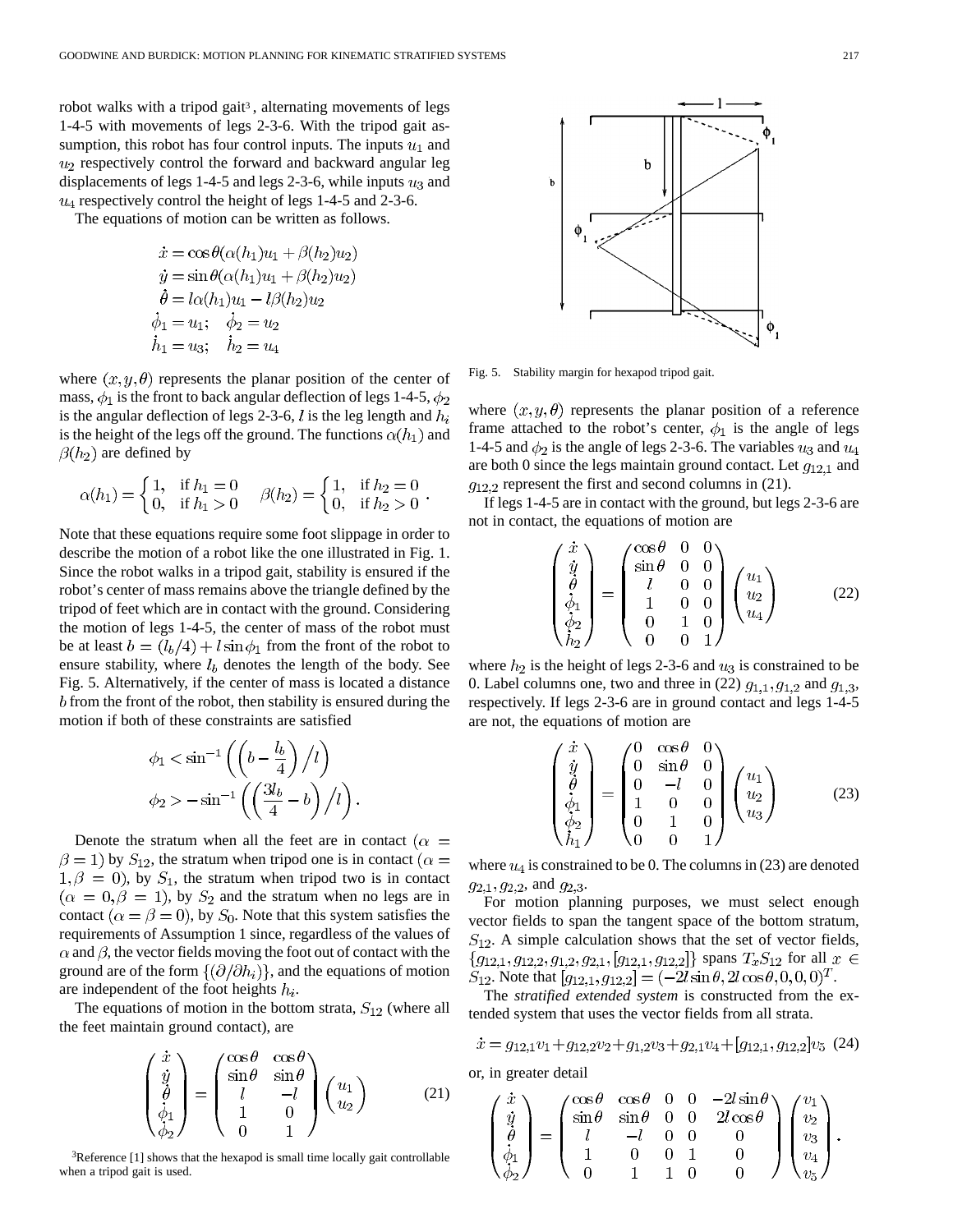Let the starting and ending configurations be:

$$
p = (x, y, \theta, \phi_1, \phi_2, h_1, h_2) = (0, 0, 0, 0, 0, 0, 0)
$$
  

$$
q = (x, y, \theta, \phi_1, \phi_2, h_1, h_2) = (1, 1, 0, 0, 0, 0, 0).
$$

A path that connects these points is  $\gamma(t) = (t, t, 0, 0, 0, 0, 0)$ ,  $t \in [0, 1]$ . Equating  $\dot{\gamma}(t)$  with with the stratified extended system and solving for the fictitious controls yields

$$
\begin{pmatrix} v_1 \\ v_2 \\ v_3 \\ v_4 \\ v_5 \end{pmatrix} = \frac{1}{2l} \begin{pmatrix} l(\cos\theta + \sin\theta) \\ l(\cos\theta + \sin\theta) \\ -l(\cos\theta + \sin\theta) \\ -l(\cos\theta + \sin\theta) \\ (\cos\theta - \sin\theta) \end{pmatrix}
$$

or, since  $\theta(t) = 0$ , and if we let  $l = 1$ 

$$
\begin{pmatrix} v_1 \\ v_2 \\ v_3 \\ v_4 \\ v_5 \end{pmatrix} = \frac{1}{2} \begin{pmatrix} 1 \\ 1 \\ -1 \\ -1 \\ 1 \end{pmatrix}.
$$

For a system which is nilpotent of order 2, we have from (9) (where the  $g$ 's from (24) are substituted for the  $b_i$ 's in (9) in the order that they appear in (24)

$$
h_1 = v_1 \n h_2 = v_2 \n h_3 = v_3 \n h_4 = v_4 \n h_5 = v_5 + h_1 v_2
$$

which yields

$$
h_1(1) = h_2(1) = \frac{1}{2}
$$
  
\n
$$
h_3(1) = h_4(1) = -\frac{1}{2}
$$
  
\n
$$
h_5(1) = \frac{3}{4}.
$$

Since the nilpotent approximation is of order two, there is no need to transform to forward Philip Hall coordinates. Instead, we can directly construct a sequence of controls to move in the desired direction.

Let  $\circ$  denote concatenation of control inputs, so that, for example,  $u_1 \circ u_2$  denotes that  $u_1 = 1$  for time  $h_1(1)$  followed by  $u_2 = 1$  for time  $h_2(1)$ . Considering the vector fields on  $S_{12}$ ,  $(g_{12,1}, g_{12,2} \text{ and } [g_{12,1}, g_{12,2}])$ , the system needs to flow along the first two vector fields for  $(1/2)$  seconds, and construct a piecewise approximation to the flow along the third Lie bracket vector field for  $(3/4)$  seconds. The control sequence to approximately move the system in the direction of the flow of the Lie bracket is

$$
u_1 \circ u_2 \circ -u_1 \circ -u_2 \tag{25}
$$

where each of the individual control inputs is equal to one for  $\sqrt{(3/4)}$  seconds [recall (2)]. To flow along  $g_{11,1}, u_1 = 1$  for  $(1/2)$  seconds. Similarly to flow along  $g_{12,1}, u_2 = 1$  for  $(1/2)$ seconds.

On the higher strata, to flow along  $g_{1,1}, u_1 = -1$  for  $(1/2)$ seconds and to flow along  $g_{2,1}, u_1 = -1$  for  $(1/2)$  seconds.



Fig. 6. Straight trajectory.

In order to execute these flows, the robot must switch from the bottom stratum to the higher strata when executing a control input associated with a fictitious input for a higher strata.

Thus, the total control sequence is

$$
\sqrt{\frac{3}{4}}(u_1 \circ u_2 \circ -u_1 \circ -u_2) \circ \frac{1}{2}u_2 \circ \frac{1}{2}u_1 \circ \epsilon u_4 \circ \left(-\frac{1}{2}u_2\right)
$$

$$
\circ (-\epsilon u_4) \circ \epsilon u_3 \circ -\left(\frac{1}{2}u_1\right) \circ (-\epsilon u_3).
$$

The first four terms in the sequence approximate the Lie bracket motion on the bottom stratum. The  $\sqrt{(3/4)}$  term denotes the length of time each control input is "on." The next two terms are the contribution of the  $u_1$  and  $u_2$  terms individually on the bottom stratum. The next term represents a small flow associated with removing legs 2-3-6 out of contact with the ground, and the following term corresponds to legs 2-3-6 moving back to their initial position. Since the legs are not in contact with the ground, this motion does not cause the body of the robot to move. The next input corresponds to legs 2-3-6 moving back into contact with the ground. The next three inputs correspond to legs 1-4-5 performing an analogous motion.

Fig. 6 shows the path of the robot's center as it follows a straight line trajectory, which is broken into four equal segments. Due to the nilpotent approximation, there is some small final error. Better accuracy can be obtained by use of a higher order nilpotent approximation or a second iteration of the algorithm from the robot's ending position. Note that the main body axis is oriented along the  $x$ -axis in this example. Since the legs can not move immediately sideways, the robot's motion must include "parallel-parking-like" behavior to follow this line.

There is no inherent limitation in the method which requires the trajectory to be broken down into subsegments, however, there are two reasons to do so. First, since the method is based upon decomposing a desired trajectory into flows along the Philip Hall basis vector fields, the final trajectory is only related to the desired trajectory in that the end points are the same (or approximately the same for nilpotent approximations). Breaking the path into segments leads to better overall tracking. Second, robot stability requirements may also demand smaller steps.

The approach is general enough that approximate tracking of arbitrary trajectories is possible. Fig. 7 shows the hexapod following an ellipse while maintaining a constant angular orientation. Fig. 8 shows the results when a smaller step size is used. In the first simulation, the elliptical trajectory is broken into 30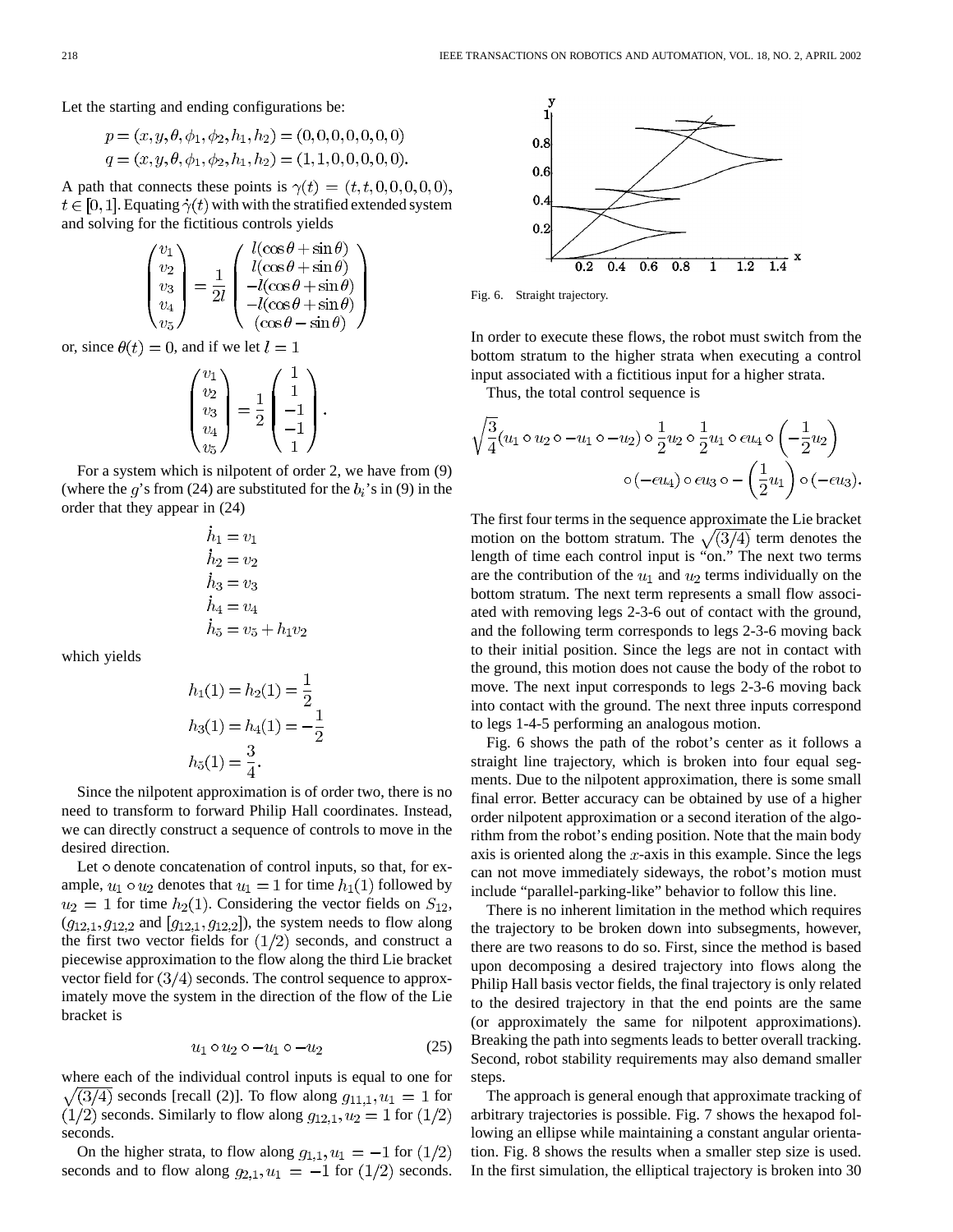

Fig. 7. Elliptical trajectory.



Fig. 8. Elliptical trajectory with smaller steps.

segments. In the second, it is divided into 60 segments. In this example, part of the trajectory tracking error is due to the nilpotent approximation, but another contribution to the error is the simplicity of the model. Some directions are more "difficult" for the system to execute than others due to the kinematic limitations of the leg design. Because this mechanism can not execute "crab-like" gaits, its tracking error during sideways motions increases, as this direction corresponds to a Lie bracket direction.

Also plotted in these figures is the stability criterion. Let the body length be 2 units of length and let the center of mass be located a distance of 0.75 units from the front of the robot. Then, the stability criterion is  $\phi_1 < 0.25$  [rad] and  $\phi_2 > -.85$  [rad]. In Figs. 7 and 8 the stability limits for  $\phi_1$  are indicated by the straight horizontal lines. In the first case, where the robot takes bigger steps, the stability condition is violated. However, in the second case it is not.



Fig. 9. Hexapod leaving footprints.



Fig. 10. Nominal obstacle avoidance trajectory.

Fig. 9 depicts the footprints left by the hexapod as it follows a straight line diagonal path while simultaneously rotating at a constant rate. The complex pattern of the footfalls suggests that any technique that is based on foot placement would be very difficult to apply to this system.

Finally, we consider obstacle avoidance. While the nominal initial trajectory  $\gamma(t)$  must *a priori* avoid any obstacles, this constraint alone will not guarantee that the actual motion avoids obstacles. If the trajectory is divided into sufficiently small segments, as suggested in Section IV-C, then obstacle avoidance can be realized. Fig. 10 shows a desired nominal path (indicated by a black line) of the hexapod's body center through a set of obstacles. The walls of the environment are indicated by dark grey regions. The lighter grey regions correspond to locations of the robot's center where some vehicle orientations may cause the hexapod to intersect the walls (i.e., the grey regions are the projected silhouettes of the c-space obstacles).

To make the problem more challenging, we also specify that the robot rotates at a uniform rate as it follows the nominal trajectory. A real-world scenario where this might be desirable is a patrol robot that must constantly scan in all directions. Fig. 11 (top) shows the path of robot's center of mass when the trajectory is not finely divided enough to satisfy the criteria of Section IV-C (it is subdivided into 100 subtrajectories). Since the path of the center of mass intersects the lighter grey regions during portions of its motion, the robot would realistically bump into the walls in this example. However, if the nominal trajectory is sufficiently subdivided (into 300 subtrajectories in this case) to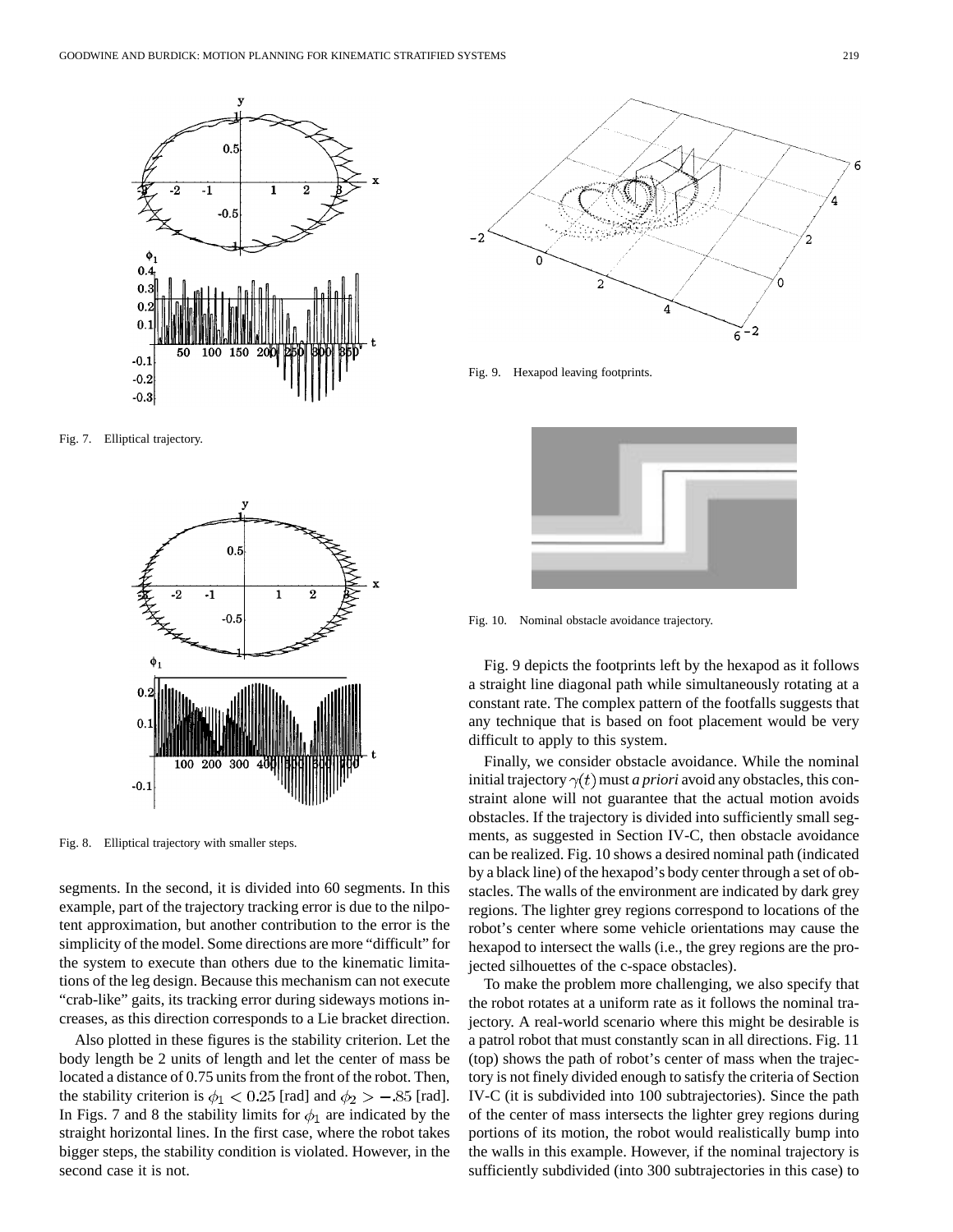

Fig. 11. Top: obstacles not avoided. Bottom: obstacles avoided.

satisfy the requirement of Section IV-C, the robot avoids the walls, as illustrated in the bottom part of Fig. 11.

## VI. MULTI-FINGERED HAND MANIPULATION

The methodology described above can be almost immediately applied to object manipulation via finger gaiting in a multi-fingered hand as long as the equations of motion can be written in the form of a kinematic system. This may be difficult in the case of rolling contact because the equations of motion may become extremely complicated. Preliminary efforts to overcome this limitation can be found in [36]. The application of this approach leads to an object manipulation planning strategy that is independent of the geometry of the grasped object and independent of the manipulating hand's morphology. The method is also independent of the type of contact between the finger and object (e.g., "point contact with friction," "soft finger" etc.) and independent of the morphology of the manipulating "fingers" (i.e., independent of the number of joints, etc.).

Consider the "egg-shaped" object in Fig. 12 whose surface is parameterized by

$$
c(u,v) = \begin{pmatrix} \left(1 + \frac{u}{\pi}\right) \cos u \cos v \\ \left(1 + \frac{u}{\pi}\right) \cos u \sin v \\ \frac{3}{2} \sin u \end{pmatrix}, \quad u \in \left(-\pi, \frac{\pi}{2}\right),
$$

This object is to be manipulated by four, three DOF fingers whose kinematic model is shown in Fig. 13. A "point contact with friction" model is assumed.

The stratified c-space will consist of a total of 16 different strata, corresponding to all the possible combinations of finger contacts. However, as will be clear shortly, the system is manipulable if it is restricted to only five strata: when all four fingers are in contact plus each of the four cases where only one of the fingers is out of contact. Denote these strata as



Fig. 12. Four fingers manipulating an object.



Fig. 13. Finger kinematics.

 $S_{1234}, S_{123}, S_{124}, S_{134}$ , and  $S_{234}$  where the subscripts denote which fingers are in contact with the object.

Since the nominal trajectory stays away from the fingers' kinematic singularities, the finger tip velocities can be considered as system inputs. This input choice will simplify the computations and make the equations of motion satisfy (16). One can not generally choose the inputs in this way, (for example, when the the finger tips are in rolling contact with the object); however, the more general cases still fits within the framework of the stratified motion planning method outlined in Section III.

The equations of motion for such a grasped system are straightforward, though possibly tedious, to derive (see [32] for details). The equations of motion on the bottom stratum are of the form

$$
\dot{x} = g_1(x)u_1 + \dots + g_6(x)u_6
$$

and on the higher strata are of the form

$$
\dot{x} = g_1(x)u_1 + \dots + g_6(x)u_6 + g_7(x)u_7 + g_8(x)u_8 + g_9(x)u_9
$$

where the first 6 inputs are associated with the finger tip velocities for the three fingers contacting the object, and inputs 7–9 are the three degrees of freedom for the finger that is not in contact with the object. Note that  $g_7(x)$  through  $g_9(x)$  will take the form  $(0, \ldots, 1, \ldots, 0)$  since they are the unconstrained finger tip velocities of the finger which is not contacting the object, and thus they will satisfy (16). Therefore, they may be incorporated into the equations of motion for the bottom stratified extended system.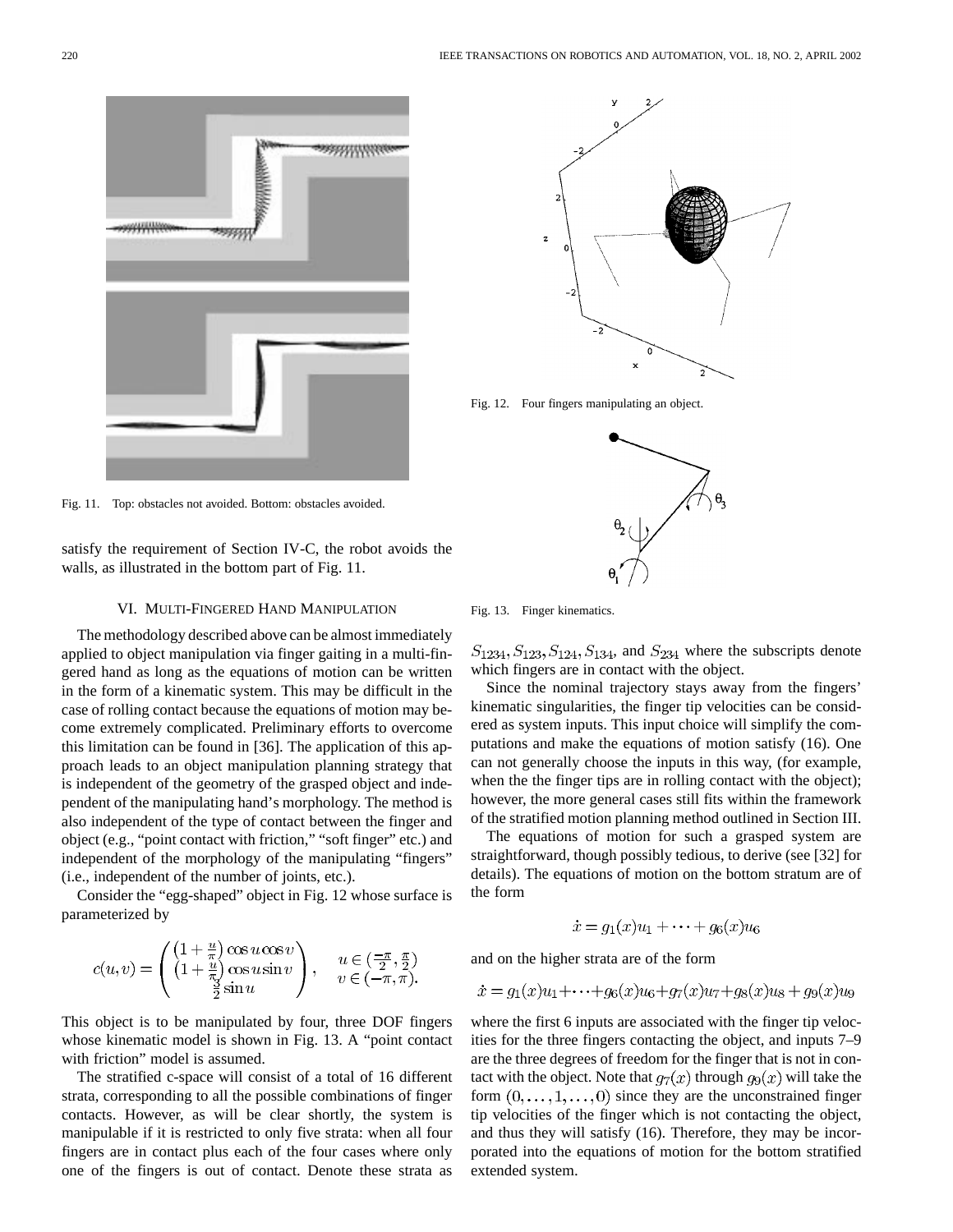

Fig. 14. Snapshots of computer simulation of object manipulation via finger repositioning.

Incorporating these unconstrained finger tip velocity vector fields for each of the four higher strata gives a stratified extended system of the form

$$
\dot{x} = g_1(x)u_1 + \dots + g_6(x)u_6
$$
\n
$$
+ g_7(x)u_7 + g_8(x)u_8 + g_9(x)u_9
$$
\nfrom  $S_{123}$   
\n
$$
\vdots
$$
\n
$$
+ g_{16}(x)u_{16} + g_{17}(x)u_{17} + g_{18}(x)u_{18},
$$
\nfrom  $S_{234}$ 

where all the vector fields except those on the first line correspond to free finger tip motion. Tedious detailed calculations show that  $\{g_1, \ldots, g_{18}\}$  spans the tangent space to the c-space, so the system is stratified manipulable. Since no Lie brackets are necessary to make the system stratified manipulable, this system is already in extended form, and the actual control inputs are the same as the "fictitious" inputs presented in Sections II and III.

Assume that the initial and final configurations are identical (as illustrated in Fig. 12), and that the desired motion is a pure rotation of  $2\pi$  about the axis  $\omega = ((1/\sqrt{3}), (1/\sqrt{3}), (1/\sqrt{3})).$ Using exponential coordinates, then, the object's nominal configuration as a function of time is given by Rodrigues' formula:

$$
\gamma(t) = e^{\hat{\omega}2\pi t} = I + \hat{\omega}\sin 2\pi t + \hat{\omega}^2 (1 - \cos 2\pi t), \qquad t \in [0, 1]
$$

For the object's initial and final configuration in Fig. 12, each finger is oriented at an angle of  $\pi/4$  relative to the x- and y-axes. As the object rotates, each finger's nominal configuration is such that it contacts the object along that same axis. This can be determined by equating the forward kinematics for each finger with the point on the object's surface that intersects the respective  $\pi/4$  radial from the origin, and then, using the kinematics of each finger, determine the desired joint configurations. For this particular example, this trajectory is difficult to compute analytically, but is simple to do numerically for each step of the system's motion. The desired trajectory is decomposed into 10 subsegments, and a sequence of six "snapshots" from the manipulation is shown in Fig. 14.

## VII. CONCLUSION

Our method provides a general means to solve the trajectory generation problem for many types of legged robotic and multi-fingered systems. The simulations indicate that the approach is rather simple to apply. The method is independent of the number of legs (fingers) and is not based on foot (finger) placement principles. For a given legged robot mechanism, a specifically tuned leg-placement-based algorithm may lead to motions which use fewer steps or results in less tracking error. However, for the purposes of initial design and evaluation of a legged mechanism, our approach affords the robotic design engineer an automated way to implement a realistic trajectory generation scheme for a quasi-static robot of nearly arbitrary morphology. More importantly, we believe that our approach provides an evolutionary path for future research and generalizations.

Since many interesting robotic systems (such as bipeds) are not kinematic, an algorithm for solving the trajectory generation problem for such systems is necessary. However, since the state of the art for solving the trajectory generation problem for smooth systems with drift is still in its infancy, it may be difficult to make headway along these lines until more complete results for the smooth case become known.

#### ACKNOWLEDGMENT

The authors would like to thank some anonymous reviewers for their helpful and insightful comments.

## **REFERENCES**

- [1] B. Goodwine and J. Burdick, "Gait controllability for legged robots," in *Proc IEEE Int. Conf. Robotics and Automation*, 1998.
- [2] B. Goodwine and J. W. Burdick, "Controllability of kinematic systems on stratified configuration spaces," *IEEE Trans. Automat. Contr.*, vol. 46, pp. 358–368, 2002.
- [3] G. Lafferriere and H. J. Sussmann, "A differential geometric approach to motion planning," in *Nonholonomic Motion Planning*, X. Li and J. F. Canny, Eds. Norwell, MA: Kluwer, 1993, pp. 235–270.
- [4] R. M. Murray and S. S. Sastry, "Nonholonomic motion planning: Steering using sinusoids," *IEEE Trans. Automat. Contr.*, vol. 38, pp. 700–716, 1993.
- [5] S. Kajita and K. Tani, "Study of dynamic biped locomotion on rugged terrain," in *IEEE Int. Conf. Robotics and Automation*, Sacramento, CA, 1991, pp. 1405–1411.
- [6] J. K. Lee and S. M. Song, "Path planning and gait of walking machine in an obstacle-strewn environment," *J. Robot. Syst.*, vol. 8, pp. 801–827, 1991.
- [7] M. Berkemeire, "Modeling the dynamics of quadrupedal running," *Int. J. Robot. Res.*, vol. 16, no. 9, pp. 971–985, 1998.
- [8] S. M. Song and K. J. Waldron, *Machines that Walk: The Adaptive Suspension Vehicle*. Cambridge, MA: MIT Press, 1989.